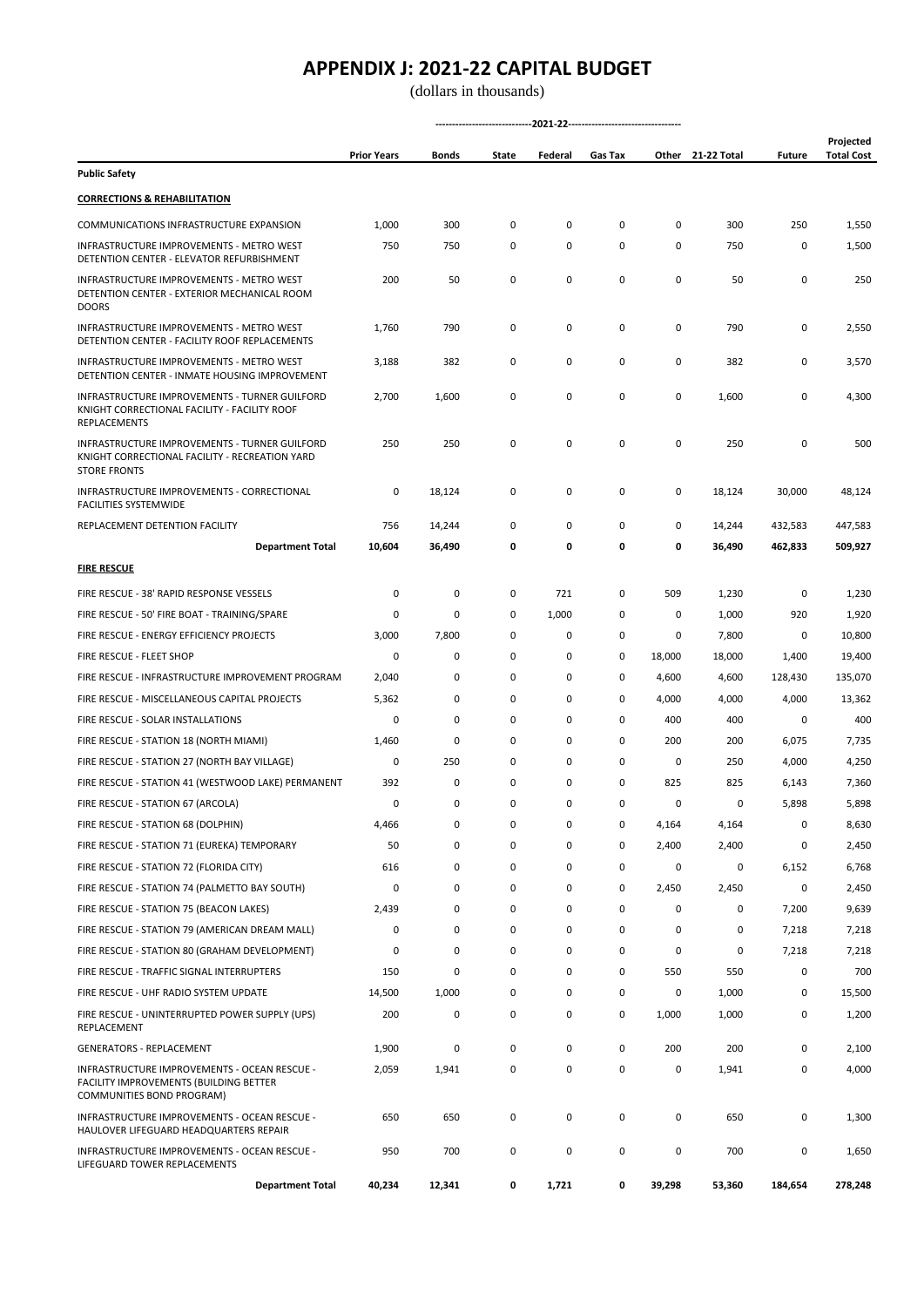|                                                                                                            | <b>Prior Years</b> | Bonds       | State        | Federal     | Gas Tax      |        | Other 21-22 Total | <b>Future</b> | Projected<br><b>Total Cost</b> |
|------------------------------------------------------------------------------------------------------------|--------------------|-------------|--------------|-------------|--------------|--------|-------------------|---------------|--------------------------------|
| <b>INFORMATION TECHNOLOGY DEPT</b>                                                                         |                    |             |              |             |              |        |                   |               |                                |
| COMPUTER-AIDED DISPATCH (CAD) - REPLACEMENT                                                                | 7,613              | 15,292      | 0            | 0           | 0            | 0      | 15,292            | 33,529        | 56,435                         |
| CRIMINAL JUSTICE INFORMATION SYSTEM (CJIS) -<br><b>IMPLEMENTATION</b>                                      | 8,485              | 14,439      | 0            | 0           | 0            | 1,000  | 15,439            | 32,621        | 56,545                         |
| DEPLOYMENT OF 800 MHZ PUBLIC SAFETY RADIO SITES                                                            | 3,547              | 0           | 0            | 0           | 0            | 2,671  | 2,671             | 2,878         | 9,096                          |
| <b>Department Total</b>                                                                                    | 19,645             | 29,731      | 0            | 0           | 0            | 3,671  | 33,402            | 69,028        | 122,076                        |
| <b>ADMIN OFFICE OF THE COURTS</b>                                                                          |                    |             |              |             |              |        |                   |               |                                |
| ADDITIONAL COURTROOMS AND ADMINISTRATION<br>FACILITIES (BUILDING BETTER COMMUNITIES BOND<br>PROGRAM)       | 7,394              | 5,000       | 0            | $\mathsf 0$ | $\mathsf 0$  | 0      | 5,000             | 35,340        | 47,734                         |
| COURT FACILITIES REPAIRS AND RENOVATIONS                                                                   | 0                  | 0           | 0            | 0           | 0            | 500    | 500               | 0             | 500                            |
| INFRASTRUCTURE IMPROVEMENTS - CHILDREN'S<br><b>COURTHOUSE</b>                                              | 277                | 843         | 0            | 0           | 0            | 0      | 843               | 0             | 1,120                          |
| INFRASTRUCTURE IMPROVEMENTS - COURT FACILITIES<br>SYSTEMWIDE (BUILDING BETTER COMMUNITIES BOND<br>PROGRAM) | 3,287              | 1,226       | 0            | $\mathsf 0$ | 0            | 0      | 1,226             | 32,287        | 36,800                         |
| MENTAL HEALTH DIVERSION FACILITY (BUILDING BETTER<br>COMMUNITIES BOND PROGRAM)                             | 50,800             | 300         | 0            | 0           | 0            | 0      | 300               | 0             | 51,100                         |
| <b>Department Total</b>                                                                                    | 61,758             | 7,369       | 0            | 0           | 0            | 500    | 7,869             | 67,627        | 137,254                        |
| <b>MEDICAL EXAMINER</b>                                                                                    |                    |             |              |             |              |        |                   |               |                                |
| AUDIO VISUAL SYSTEM                                                                                        | 0                  | 0           | 0            | 0           | 0            | 230    | 230               | 0             | 230                            |
| DIGITAL CAMERA KITS                                                                                        | 0                  | 0           | 0            | 0           | 0            | 263    | 263               | 0             | 263                            |
| GAS CHROMATOGRAPH - TRIPLE QUANDRUPOLE MASS<br>SPECTROMETER                                                | 0                  | 0           | 0            | 0           | 0            | 160    | 160               | 0             | 160                            |
| MEDICAL EXAMINER (BUILDING BETTER COMMUNITIES<br><b>BOND PROGRAM)</b>                                      | 0                  | 73          | 0            | $\mathsf 0$ | 0            | 0      | 73                | 0             | 73                             |
| RAPID DNA INSTRUMENT                                                                                       | 0                  | 0           | 0            | $\mathsf 0$ | 0            | 130    | 130               | 0             | 130                            |
| TOTAL BODY DIGITAL X-RAY IMAGING DEVICE                                                                    | 0                  | 200         | 0            | 0           | $\mathsf 0$  | 340    | 540               | 0             | 540                            |
| <b>Department Total</b>                                                                                    | 0                  | 273         | 0            | 0           | 0            | 1,123  | 1,396             | 0             | 1,396                          |
| NON-DEPARTMENTAL                                                                                           |                    |             |              |             |              |        |                   |               |                                |
| DEBT SERVICE - COMPUTER AIDED DISPATCH (CAD)<br>(CAPITAL ASSET SERIES 202C)                                | 0                  | $\mathsf 0$ | 0            | 0           | 0            | 843    | 843               | 0             | 843                            |
| DEBT SERVICE - CORRECTIONS FIRE SYSTEMS PHASE 4<br>(CAPITAL ASSET SERIES 2016B)                            | 0                  | 0           | 0            | 0           | 0            | 716    | 716               | 0             | 716                            |
| DEBT SERVICE - CRIMINAL JUSTICE INFORMATION SYSTEM<br>(CJIS) (CAPITAL ASSET SERIES 2020C)                  | n                  | n           | <sup>n</sup> | $\Omega$    | <sup>n</sup> | 793    | 793               | n             | 793                            |
| DEBT SERVICE - DADE COUNTY COURTHOUSE FACADE<br>REPAIR (CAPITAL ASSET SERIES 2013B)                        | 0                  | $\mathsf 0$ | 0            | $\mathsf 0$ | 0            | 654    | 654               | 0             | 654                            |
| DEBT SERVICE - DADE COUNTY COURTHOUSE FACADE<br>REPAIR (CAPITAL ASSET SERIES 2016B)                        | 0                  | $\mathsf 0$ | 0            | 0           | 0            | 27     | 27                | 0             | 27                             |
| DEBT SERVICE - FIRE UHF RADIO SYSTEM (CAPITAL LEASE<br><b>SERIES 2018)</b>                                 | 0                  | $\mathsf 0$ | 0            | 0           | 0            | 1,998  | 1,998             | 0             | 1,998                          |
| DEBT SERVICE - HELICOPTER                                                                                  | 0                  | $\mathsf 0$ | 0            | $\mathsf 0$ | 0            | 4,431  | 4,431             | 0             | 4,431                          |
| DEBT SERVICE - NARROWBANDING                                                                               | 0                  | $\mathsf 0$ | 0            | 0           | 0            | 3,296  | 3,296             | 0             | 3,296                          |
| DEBT SERVICE - POLICE VEHICLES                                                                             | 0                  | 0           | 0            | 0           | 0            | 1,172  | 1,172             | 0             | 1,172                          |
| DEBT SERVICE - CLOUD-BASED AUTOMATED FINGERPRINT<br>SYSTEM (CAPITAL ASSET SERIES 2020C)                    | 0                  | 0           | 0            | 0           | 0            | 55     | 55                | 0             | 55                             |
| DEBT SERVICE - LAW ENFORCEMENT RECORDS<br>MANAGEMENT SYSTEM (LERMS) (CAPITAL ASSET SERIES<br>2020C)        | 0                  | $\mathsf 0$ | 0            | $\mathsf 0$ | 0            | 37     | 37                | 0             | 37                             |
| HIALEAH COURTHOUSE ANNUAL EQUIPMENT AND<br>MAINTENANCE                                                     | 0                  | 0           | 0            | 0           | 0            | 500    | 500               | 0             | 500                            |
| INFRASTRUCTURE IMPROVEMENTS - 800 MHZ RADIO<br>COVERAGE IMPROVEMENT AND EQUIPMENT<br>REPLACEMENT           | 0                  | 693         | 0            | 0           | 0            | 0      | 693               | 67,825        | 68,518                         |
| INFRASTRUCTURE IMPROVEMENTS - UHF RADIO COVERAGE<br>IMPROVEMENT AND EQUIPMENT REPLACEMENT                  | 0                  | 5,357       | 0            | $\pmb{0}$   | 0            | 0      | 5,357             | 30,998        | 36,355                         |
| <b>Department Total</b>                                                                                    | 0                  | 6,050       | 0            | 0           | 0            | 14,522 | 20,572            | 98,823        | 119,395                        |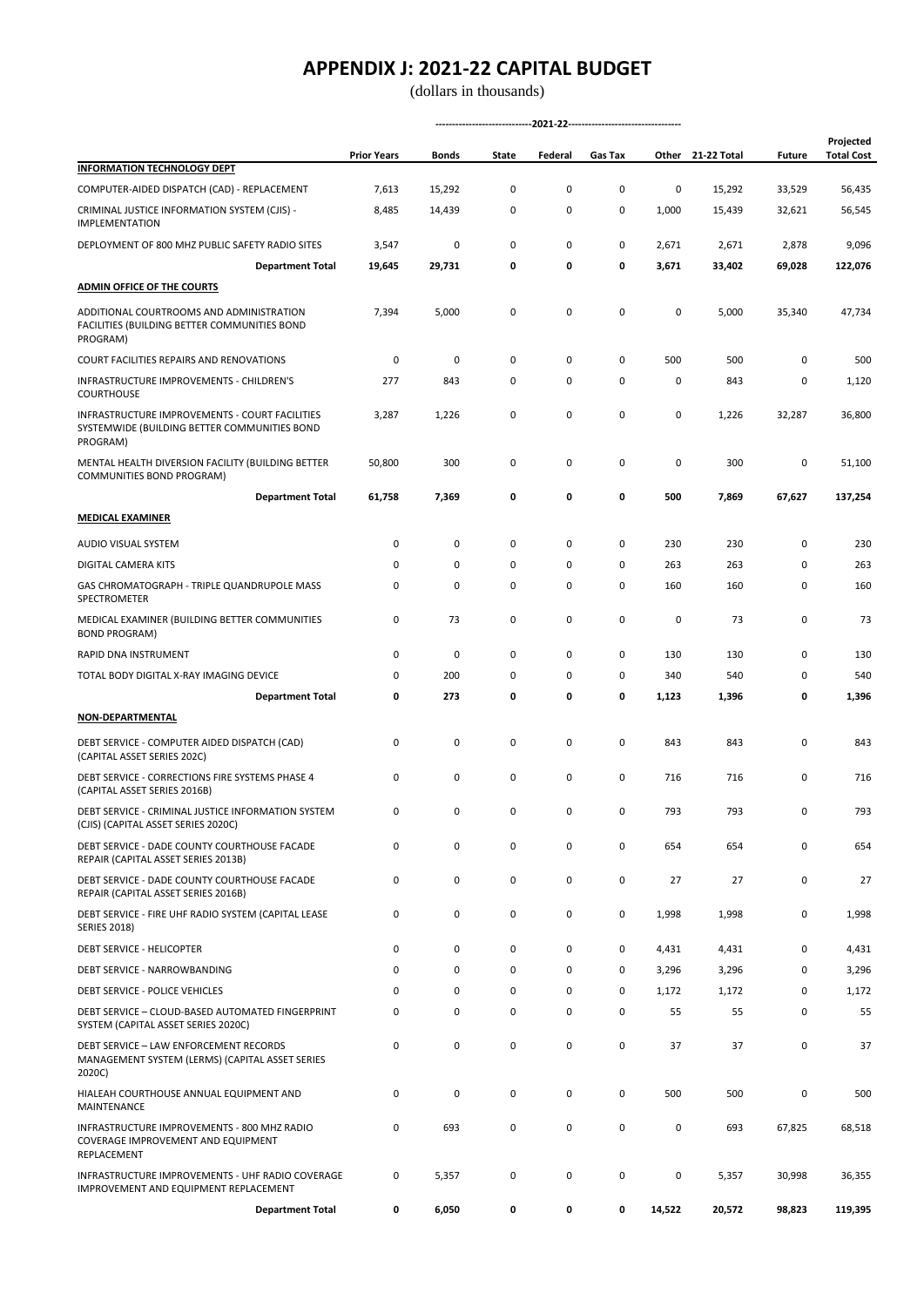|                                                                                                                 | <b>Prior Years</b> | Bonds   | State | Federal | Gas Tax |        | Other 21-22 Total | <b>Future</b> | Projected<br><b>Total Cost</b> |
|-----------------------------------------------------------------------------------------------------------------|--------------------|---------|-------|---------|---------|--------|-------------------|---------------|--------------------------------|
| <b>POLICE</b>                                                                                                   |                    |         |       |         |         |        |                   |               |                                |
| 911 INTRADO CPE UPGRADE                                                                                         | 1,990              | 0       | 0     | 0       | 0       | 1,700  | 1,700             | 0             | 3,690                          |
| CIVIL PROCESS AUTOMATION                                                                                        | 1,370              | 0       | 0     | 0       | 0       | 316    | 316               | 0             | 1,686                          |
| FORENSIC LABORATORY EQUIPMENT                                                                                   | 225                | 0       | 0     | 0       | 0       | 316    | 316               | 0             | 541                            |
| FORENSIC LABORATORY EQUIPMENT - CLOUD-BASED<br>AUTOMATED FINGERPRINT IDENTIFICATION SYSTEM                      | 0                  | 1,500   | 0     | 0       | 0       | 0      | 1,500             | 0             | 1,500                          |
| INFRASTRUCTURE IMPROVEMENTS -<br>CONFERENCE/TRAINING ROOMS - UPGRADES AT VARIOUS<br>POLICE FACILITIES (PHASE 2) | 134                | 0       | 0     | 0       | 0       | 116    | 116               | 0             | 250                            |
| INFRASTRUCTURE IMPROVEMENTS - HEADQUARTERS<br>MEDIA AND MEETING ROOM RENOVATION                                 | 756                | 0       | 0     | 0       | 0       | 314    | 314               | 0             | 1,070                          |
| INFRASTRUCTURE IMPROVEMENTS - KEYLESS ENTRY (CARD<br>ACCESS) SYSTEMS AT VARIOUS POLICE FACILITIES               | 366                | 0       | 0     | 0       | 0       | 84     | 84                | 0             | 450                            |
| INFRASTRUCTURE IMPROVEMENTS - MIAMI-DADE PUBLIC<br>SAFETY TRAINING INSTITUTE                                    | 8,791              | 923     | 0     | 0       | 0       | 600    | 1,523             | 0             | 10,314                         |
| INFRASTRUCTURE IMPROVEMENTS - MIAMI-DADE PUBLIC<br>SAFETY TRAINING INSTITUTE - POOL FACILITY REPAIRS            | 188                | 282     | 0     | 0       | 0       | 0      | 282               | 0             | 470                            |
| INFRASTRUCTURE IMPROVEMENTS - POLICE FACILITIES<br>SYSTEMWIDE                                                   | 790                | 18,730  | 0     | 0       | 0       | 5,350  | 24,080            | 131,449       | 156,319                        |
| INFRASTRUCTURE IMPROVEMENTS - POLICE<br><b>HEADQUARTERS</b>                                                     | 650                | 430     | 0     | 0       | 0       | 5,485  | 5,915             | 46,186        | 52,751                         |
| <b>INFRASTRUCTURE IMPROVEMENTS - PUBLIC SAFETY</b><br><b>FACILITIES SYSTEMWIDE</b>                              | 2,808              | 7,511   | 0     | 0       | 0       | 0      | 7,511             | 3,453         | 13,772                         |
| LABORATORY INFORMATION MANAGEMENT SYSTEM<br>(LIMS) - RELATED SUBSYSTEMS                                         | 2,600              | 0       | 0     | 0       | 0       | 300    | 300               | 0             | 2,900                          |
| LAW ENFORCEMENT RECORDS MANAGEMENT SYSTEM<br>(LERMS)                                                            | 0                  | 2,243   | 0     | 0       | 0       | 907    | 3,150             | 7,407         | 10,557                         |
| LONG DISTANCE FIREARM RANGE - RANGE TOWER AND<br><b>TARGET SYSTEMS</b>                                          | 171                | 0       | 0     | 0       | 0       | 230    | 230               | 450           | 851                            |
| NEIGHBORHOOD SAFETY INITIATIVE (NSI)                                                                            | 6,641              | 0       | 218   | 0       | 0       | 2,507  | 2,725             | 0             | 9,366                          |
| POLICE - HELICOPTER FLEET REPLACEMENT                                                                           | 0                  | 12,000  | 0     | 0       | 0       | 0      | 12,000            | 12,000        | 24,000                         |
| POLICE EQUIPMENT - PORTABLE FORTS                                                                               | 0                  | 0       | 0     | 0       | 0       | 330    | 330               | 0             | 330                            |
| POLICE EQUIPMENT - PORTABLE MESSAGING TRAILERS                                                                  | 0                  | 0       | 0     | 0       | 0       | 170    | 170               | 0             | 170                            |
| POLICE EQUIPMENT - CRIME SCENE EQUIPMENT                                                                        | 0                  | 0       | 0     | 0       | 0       | 215    | 215               | 0             | 215                            |
| PROPERTY AND EVIDENCE BUREAU IMPROVEMENTS                                                                       | 200                | 94      | 0     | 0       | 0       | 0      | 94                | 0             | 294                            |
| SHAREPOINT PLATFORM - UPGRADE                                                                                   | 150                | 0       | 0     | 0       | 0       | 968    | 968               | 0             | 1,118                          |
| SOCIAL MEDIA ANALYTICS SOFTWARE                                                                                 | 370                | 0       | 0     | 0       | 0       | 225    | 225               | 0             | 595                            |
| <b>Department Total</b>                                                                                         | 28,201             | 43,713  | 218   | 0       | 0       | 20,133 | 64,064            | 200,945       | 293,210                        |
| <b>Strategic Area Total</b>                                                                                     | 160,442            | 135,967 | 218   | 1,721   | 0       | 79,247 | 217,153           | 1,083,910     | 1,461,505                      |
| <b>Transportation and Mobility</b>                                                                              |                    |         |       |         |         |        |                   |               |                                |
| PARKS, RECREATION AND OPEN SPACES                                                                               |                    |         |       |         |         |        |                   |               |                                |
| BICYCLE PROJECT - RICKENBACKER CAUSEWAY                                                                         | 3,245              | 0       | 0     | 0       | 0       | 350    | 350               | 0             | 3,595                          |
| BICYCLE PROJECT - RICKENBACKER CAUSEWAY TOLL PLAZA<br>PHASE <sub>2</sub>                                        | 450                | 0       | 0     | 0       | 0       | 150    | 150               | 0             | 600                            |
| BICYCLE PROJECT - VENETIAN CAUSEWAY                                                                             | 200                | 0       | 0     | 0       | 0       | 950    | 950               | 0             | 1,150                          |
| BICYCLE PROJECT - VIRGINIA KEY PARKING LOT ENTRANCE                                                             | 0                  | 0       | 0     | 0       | 0       | 25     | 25                | 375           | 400                            |
| RICKENBACKER CAUSEWAY - BEAR CUT BRIDGE AND WEST                                                                | 1,000              | 0       | 0     | 0       | 0       | 3,000  | 3,000             | 1,000         | 5,000                          |
| <b>BRIDGE (STUDY)</b>                                                                                           |                    |         |       |         |         |        |                   |               |                                |
| RICKENBACKER CAUSEWAY - BRIDGE MAINTENANCE<br>PROGRAM                                                           | 139                | 0       | 0     | 0       | 0       | 762    | 762               | 2,927         | 3,828                          |
| RICKENBACKER CAUSEWAY - BRIDGE SCOUR STUDY AND<br><b>REPAIR</b>                                                 | 200                | 0       | 0     | 0       | 0       | 1,700  | 1,700             | 0             | 1,900                          |
| RICKENBACKER CAUSEWAY - ENTRYWAY GANTRY                                                                         | 0                  | 0       | 0     | 0       | 0       | 0      | 0                 | 1,300         | 1,300                          |
| RICKENBACKER CAUSEWAY - HOBIE NORTH SIDE BARRIER                                                                | 766                | 0       | 0     | 0       | 0       | 325    | 325               | 8,309         | 9,400                          |
| RICKENBACKER CAUSEWAY - INFRASTRUCTURE<br><b>IMPROVEMENTS</b>                                                   | 262                | 0       | 0     | 0       | 0       | 400    | 400               | 538           | 1,200                          |
| RICKENBACKER CAUSEWAY - WEST AND BEAR CUT BRIDGES                                                               | 0                  | 0       | 0     | 0       | 0       | 0      | 0                 | 6,500         | 6,500                          |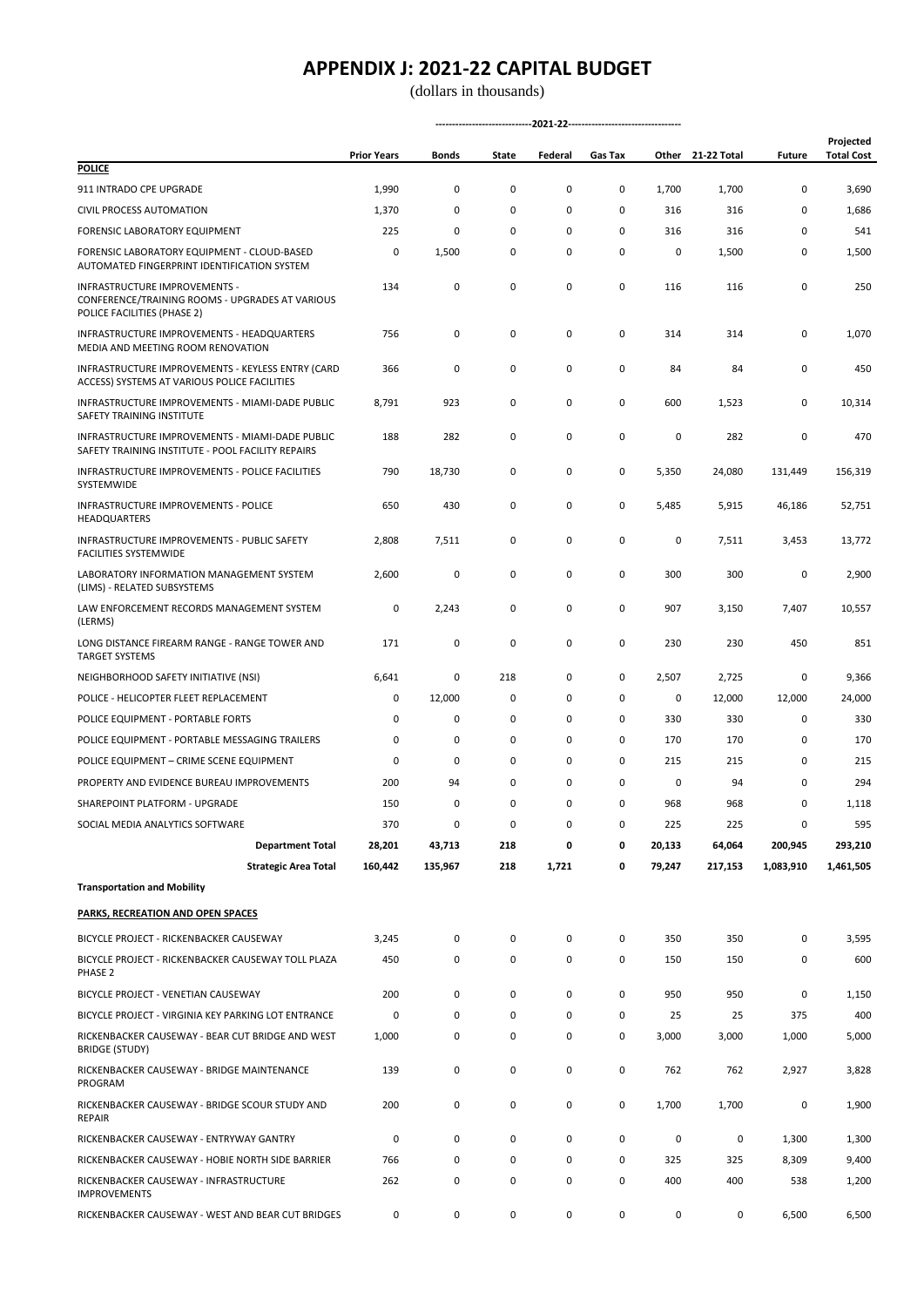(dollars in thousands)

|                                                                               | <b>Prior Years</b> | Bonds  | State | Federal | Gas Tax | Other     | 21-22 Total | <b>Future</b> | Projected<br><b>Total Cost</b> |
|-------------------------------------------------------------------------------|--------------------|--------|-------|---------|---------|-----------|-------------|---------------|--------------------------------|
| VENETIAN CAUSEWAY - BRIDGE REPLACEMENT MATCHING<br><b>FUNDS</b>               | 2,234              | 0      | 0     | 0       | 0       | 6,500     | 6,500       | 13,000        | 21,734                         |
| VENETIAN CAUSEWAY - HURRICANE REPAIRS TO BASCULE<br><b>BRIDGES</b>            | 138                | 0      | 0     | 1,068   | 0       | 356       | 1,424       | 147           | 1,709                          |
| VENETIAN CAUSEWAY - INFRASTRUCTURE IMPROVEMENTS                               | 600                | 0      | 0     | 0       | 0       | 300       | 300         | 0             | 900                            |
| <b>Department Total</b>                                                       | 9,234              | 0      | 0     | 1,068   | 0       | 14,818    | 15,886      | 34,096        | 59,216                         |
| <b>TRANSPORTATION &amp; PUBLIC WORKS</b>                                      |                    |        |       |         |         |           |             |               |                                |
| ADVANCED TRAFFIC MANAGEMENT SYSTEM (ATMS) -<br>PHASE 3                        | 98,529             | 1,150  | 2,000 | 0       | 0       | 53,629    | 56,779      | 179,910       | 335,218                        |
| ARTERIAL ROADS - COUNTYWIDE                                                   | 45,905             | 3,784  | 0     | 0       | 0       | 7,034     | 10,818      | 54,341        | 111,065                        |
| <b>AVENTURA STATION</b>                                                       | 59,500             | 0      | 0     | 0       | 0       | 17,200    | 17,200      | 0             | 76,700                         |
| BASCULE BRIDGE (NW 22 AVE) OVER THE MIAMI RIVER -<br><b>RENOVATION</b>        | 120                | 880    | 0     | 0       | 0       | 0         | 880         | 0             | 1,000                          |
| <b>BEACH EXPRESS SOUTH</b>                                                    | 200                | 178    | 142   | 0       | 0       | 0         | 320         | 9,080         | 9,600                          |
| BIKE PATH - WEST DIXIE HIGHWAY FROM IVES DAIRY ROAD<br>TO MIAMI GARDENS DRIVE | 0                  | 0      | 0     | 0       | 0       | $\pmb{0}$ | 0           | 120           | 120                            |
| BIKE PATHS - COMMISSION DISTRICT 10                                           | 371                | 0      | 0     | 0       | 0       | 0         | 0           | 329           | 700                            |
| BRIDGE REHABILITATION - COUNTYWIDE IMPROVEMENTS                               | 10,601             | 0      | 0     | 0       | 749     | 13,161    | 13,910      | 57,208        | 81,719                         |
| <b>BUS - ENHANCEMENTS</b>                                                     | 19,861             | 1,880  | 0     | 2,513   | 0       | 0         | 4,393       | 8,208         | 32,462                         |
| <b>BUS - NEW SOUTH DADE MAINTENANCE FACILITY</b>                              | 2,250              | 42,031 | 0     | 0       | 0       | 0         | 42,031      | 11,933        | 56,214                         |
| <b>BUS - RELATED PROJECTS</b>                                                 | 371,873            | 45,221 | 4,700 | 3,171   | 0       | 0         | 53,092      | 199,721       | 624,686                        |
| BUS - TRACKER AND AUTOMATIC VEHICLE LOCATING<br>SYSTEM UPGRADE (CAD/AVL)      | 18,498             | 148    | 0     | 0       | 0       | 0         | 148         | 0             | 18,646                         |
| <b>BUS AND BUS FACILITIES</b>                                                 | 8,926              | 8,434  | 0     | 423     | 0       | 0         | 8,857       | 14,022        | 31,805                         |
| DADELAND SOUTH INTERMODAL STATION                                             | 1,919              | 13,778 | 0     | 0       | 0       | 0         | 13,778      | 34,815        | 50,512                         |
| DOLPHIN STATION - DIRECT RAMPS                                                | 0                  | 402    | 402   | 0       | 0       | 0         | 804         | 6,635         | 7,439                          |
| <b>EMERGENCY BACKUP GENERATORS</b>                                            | 0                  | 440    | 0     | 1,000   | 0       | 0         | 1,440       | 0             | 1,440                          |
| <b>FARE COLLECTION EQUIPMENT PROJECTS</b>                                     | 81,288             | 914    | 0     | 0       | 0       | 0         | 914         | 606           | 82,808                         |
| FEDERALLY FUNDED PROJECTS                                                     | 96,698             | 942    | 500   | 78,245  | 17,949  | 0         | 97,636      | 526,596       | 720,930                        |
| HEAVY EQUIPMENT REPLACEMENT                                                   | 4,901              | 499    | 0     | 0       | 0       | 0         | 499         | 0             | 5,400                          |
| INFRASTRUCTURE RENEWAL PLAN (IRP)                                             | 16,608             | 12,500 | 0     | 0       | 0       | 0         | 12,500      | 75,000        | 104,108                        |
| INTERSECTION IMPROVEMENTS - COUNTYWIDE                                        | 19,093             | 0      | 1,000 | 0       | 0       | 5,155     | 6,155       | 8,686         | 33,934                         |
| LEHMAN YARD - MISCELLAEOUS IMPROVEMENTS                                       | 27,221             | 13,271 | 0     | 0       | 0       | 0         | 13,271      | 17,934        | 58,426                         |
| METROMOVER - IMPROVEMENT PROJECTS                                             | 32,961             | 43,827 | 0     | 2,472   | 0       | 0         | 46,299      | 199,573       | 278.833                        |
| METRORAIL - STATIONS AND SYSTEMS IMPROVEMENTS                                 | 7,688              | 38,397 | 2,246 | 84      | 0       | 0         | 40,727      | 148,468       | 196,883                        |
| <b>METRORAIL - TRACK AND GUIDEWAY PROJECTS</b>                                | 84,969             | 57,601 | 0     | 0       | 0       | 0         | 57,601      | 70,277        | 212,848                        |
| METRORAIL - VEHICLE REPLACEMENT                                               | 368,825            | 5,343  | 0     | 0       | 0       | 0         | 5,343       | 11,645        | 385,813                        |
| METRORAIL AND METROMOVER PROJECTS                                             | 3,000              | 10,500 | 0     | 0       | 0       | 0         | 10,500      | 1,500         | 15,000                         |
| MIAMI RIVER GREENWAY                                                          | 4,861              | 2,240  | 0     | 0       | 0       | 0         | 2,240       | 1,489         | 8,590                          |
| PALMETTO INTERMODAL TERMINAL                                                  | 0                  | 9,465  | 9,465 | 0       | 0       | 0         | 18,930      | 1,640         | 20,570                         |
| PARK AND RIDE - TRANSIT PROJECTS                                              | 27,271             | 5,373  | 957   | 1,272   | 0       | 0         | 7,602       | 16,030        | 50,903                         |
| PARK AND RIDE - TRANSITWAY AT SW 168TH STREET                                 | 18,056             | 29,055 | 0     | 0       | 0       | 0         | 29,055      | 14,347        | 61,458                         |
| PARKING LOT REFURBISHMENT AT BUS FACILITIES                                   | 0                  | 389    | 0     | 0       | 0       | 0         | 389         | 12,593        | 12,982                         |
| PEDESTRIAN BRIDGE - OVER C-100 CANAL AT OLD CUTLER<br>RD AND SW 173 ST        | 800                | 205    | 0     | 0       | 0       | 995       | 1,200       | 0             | 2,000                          |
| PEDESTRIAN OVERPASS - UNIVERSITY METRORAIL STATION                            | 5,138              | 129    | 0     | 0       | 0       | $\pmb{0}$ | 129         | 0             | 5,267                          |
| RESURFACING - COUNTYWIDE IMPROVEMENTS                                         | 34,467             | 0      | 0     | 0       | 0       | 20,413    | 20,413      | 3,475         | 58,355                         |
| RIGHTS-OF-WAY ACQUISITION - COUNTYWIDE                                        | 23,737             | 210    | 0     | 0       | 0       | 6,884     | 7,094       | 8,832         | 39,663                         |
| ROAD WIDENING - COUNTYWIDE                                                    | 80,260             | 5,909  | 0     | 0       | 0       | 28,610    | 34,519      | 183,716       | 298,495                        |
| ROADWAY AND BRIDGE - MISCELLANEOUS COUNTYWIDE<br><b>IMPROVEMENTS</b>          | 43,490             | 0      | 1,099 | 0       | 5,503   | 15,789    | 22,391      | 162,723       | 228,604                        |
| SAFETY IMPROVEMENTS - COUNTYWIDE                                              | 24,238             | 750    | 5,983 | 0       | 3,177   | 500       | 10,410      | 47,921        | 82,569                         |
| SAFETY IMPROVEMENTS - FDOT PROJECTS                                           | 519                | 0      | 432   | 0       | 0       | 0         | 432         | 52            | 1,003                          |
| SAFETY IMPROVEMENTS - VARIOUS PTP PROJECTS                                    | 0                  | 1,961  | 0     | 0       | 0       | 0         | 1,961       | 7,952         | 9,913                          |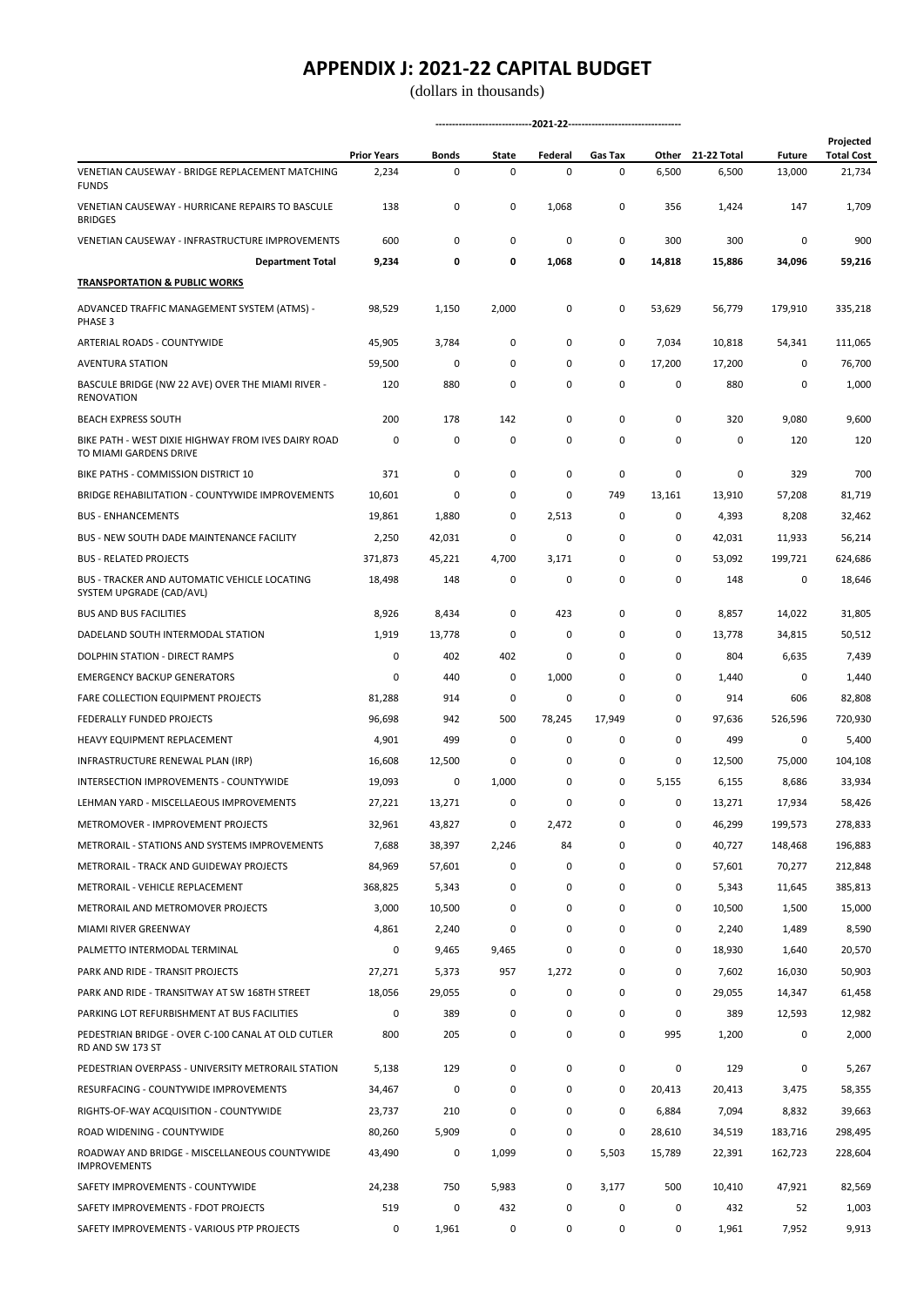|                                                                                                               | <b>Prior Years</b> | Bonds   | State   | Federal | Gas Tax | Other   | 21-22 Total | <b>Future</b> | Projected<br><b>Total Cost</b> |  |
|---------------------------------------------------------------------------------------------------------------|--------------------|---------|---------|---------|---------|---------|-------------|---------------|--------------------------------|--|
| SIGNAGE AND COMMUNICATION PROJECTS                                                                            | 8,568              | 7,855   | 0       | 5,919   | 0       | 0       | 13,774      | 2,058         | 24,400                         |  |
| SOUTH CORRIDOR BUS RAPID TRANSIT (BRT) - MASTARM<br><b>IMPROVEMENTS</b>                                       | 10,000             | 0       | 0       | 0       | 0       | 20,533  | 20,533      | 27,437        | 57,970                         |  |
| SOUTH DADE TRANSITWAY CORRIDOR                                                                                | 62,082             | 0       | 72,333  | 72,333  | 0       | 59,217  | 203,883     | 37,495        | 303,460                        |  |
| STRATEGIC MIAMI AREA RAPID TRANSIT PLAN (SMART)<br>PHASE 1                                                    | 50,641             | 4,300   | 0       | 1,980   | 0       | 54,904  | 61,184      | 41,522        | 153,348                        |  |
| SUNSHINE STATION - GOLDEN GLADES BIKE/PEDESTRIAN<br>CONNECTOR                                                 | 14,045             | 5,280   | 350     | 0       | 0       | 350     | 5,980       | 6,343         | 26,368                         |  |
| THE UNDERLINE                                                                                                 | 25,201             | 0       | 4,035   | 43      | 0       | 14,844  | 18,922      | 101,922       | 146,046                        |  |
| TRACK INSPECTION VEHICLE / TRAIN                                                                              | 4,000              | 3,500   | 0       | 0       | 0       | 0       | 3,500       | 0             | 7,500                          |  |
| TRAFFIC CONTROL DEVICES - SIGNALIZATION COUNTYWIDE                                                            | 38,099             | 970     | 0       | 0       | 7,343   | 14,471  | 22,784      | 78,025        | 138,908                        |  |
| TRANSIT - OPERATIONS SYSTEM (TOS) REPLACEMENT<br>PROJECT                                                      | 7,430              | 87      | 0       | 0       | 0       | 0       | 87          | 0             | 7,517                          |  |
| <b>VISION ZERO</b>                                                                                            | 0                  | 4,508   | 0       | 0       | 0       | 500     | 5,008       | 8,736         | 13,744                         |  |
| <b>Department Total</b>                                                                                       | 1,864,710          | 384,306 | 105,644 | 169,455 | 34,721  | 334,189 | 1,028,315   | 2,400,918     | 5,293,943                      |  |
| <b>Strategic Area Total</b>                                                                                   | 1,873,943          | 384,306 | 105,644 | 170,523 | 34,721  | 349,007 | 1,044,201   | 2,435,014     | 5,353,158                      |  |
| <b>Recreation and Culture</b>                                                                                 |                    |         |         |         |         |         |             |               |                                |  |
| <b>CULTURAL AFFAIRS</b>                                                                                       |                    |         |         |         |         |         |             |               |                                |  |
| AFRICAN HERITAGE CULTURAL ARTS CENTER -<br>INFRASTRUCTURE IMPROVEMENTS                                        | 4,857              | 300     | 0       | 0       | 0       | 0       | 300         | 0             | 5,157                          |  |
| COCONUT GROVE PLAYHOUSE                                                                                       | 2,081              | 5,222   | 0       | 0       | 0       | 500     | 5,722       | 16,297        | 24,100                         |  |
| CUBAN MUSEUM (BUILDING BETTER COMMUNITIES BOND<br>PROGRAM)                                                    | 9,600              | 400     | 0       | 0       | 0       | 0       | 400         | 0             | 10,000                         |  |
| CULTURAL AFFAIRS - WEBSITE UPGRADE                                                                            | 0                  | 0       | 0       | 0       | 0       | 75      | 75          | 75            | 150                            |  |
| FLORIDA GRAND OPERA                                                                                           | 0                  | 1,000   | 0       | 0       | 0       | 0       | 1,000       | 4,000         | 5,000                          |  |
| HISTORY MIAMI MUSEUM                                                                                          | 212                | 200     | 0       | 0       | 0       | 0       | 200         | 9,588         | 10,000                         |  |
| INFRASTRUCTURE IMPROVEMENTS - CULTURAL FACILITIES<br>SYSTEMWIDE                                               | 0                  | 7,081   | 0       | 0       | 0       | 192     | 7,273       | 78,402        | 85,675                         |  |
| INFRASTRUCTURE IMPROVEMENTS - CULTURAL FACILITIES<br>SYSTEMWIDE (BUILDING BETTER COMMUNITIES BOND<br>PROGRAM) | 0                  | 8,000   | 0       | 0       | 0       | 0       | 8,000       | 17,922        | 25,922                         |  |
| JOSEPH CALEB AUDITORIUM - EXPANSION AND<br><b>RENOVATIONS</b>                                                 | 1,066              | 4,325   | 500     | 0       | 0       | 0       | 4,825       | 3,944         | 9,835                          |  |
| MIAMI-DADE COUNTY AUDITORIUM                                                                                  | 2,200              | 938     | 500     | 0       | 0       | 0       | 1,438       | 40,138        | 43,776                         |  |
| SOUTH MIAMI-DADE CULTURAL ARTS CENTER                                                                         | 500                | 1,510   | 0       | 0       | 0       | 0       | 1,510       | 0             | 2,010                          |  |
| VIZCAYA MUSEUM AND GARDENS - FACILITY-WIDE<br><b>IMPROVEMENTS</b>                                             | 39,577             | 6,602   | 0       | 0       | 0       | 0       | 6,602       | 5,289         | 51,468                         |  |
| WOLFSONIAN FLORIDA INTERNATIONAL UNIVERSITY (FIU)<br>(BUILDING BETTER COMMUNITIES BOND PROGRAM)               | 0                  | 250     | 0       | 0       | 0       | 0       | 250         | 9,750         | 10,000                         |  |
| <b>Department Total</b>                                                                                       | 60,093             | 35,828  | 1,000   | 0       | 0       | 767     | 37,595      | 185,405       | 283,092                        |  |
| <b>LIBRARY</b>                                                                                                |                    |         |         |         |         |         |             |               |                                |  |
| ALLAPATTAH BRANCH LIBRARY                                                                                     | 1,043              | 0       | 0       | 0       | 0       | 50      | 50          | 0             | 1,093                          |  |
| CHUCK PEZOLDT LIBRARY AND COMMUNITY CENTER                                                                    | 791                | 0       | 0       | 0       | 0       | 2,000   | 2,000       | 2,204         | 4,995                          |  |
| <b>COCONUT GROVE BRANCH LIBRARY</b>                                                                           | 770                | 0       | 0       | 0       | 0       | 400     | 400         | 0             | 1,170                          |  |
| CORAL GABLES BRANCH LIBRARY                                                                                   | 2,443              | 0       | 0       | 311     | 0       | 2,189   | 2,500       | 1,282         | 6,225                          |  |
| CORAL REEF BRANCH LIBRARY                                                                                     | 375                | 0       | 0       | 64      | 0       | 75      | 139         | 0             | 514                            |  |
| CULMER/OVERTOWN BRANCH LIBRARY                                                                                | 246                | 80      | 0       | 0       | 0       | 0       | 80          | 0             | 326                            |  |
| DORAL BRANCH - REPLACEMENT FOR STOREFRONT LIBRARY                                                             | 2,817              | 5,500   | 0       | 0       | 0       | 0       | 5,500       | 4,217         | 12,534                         |  |
| KENDALE LAKES BRANCH LIBRARY                                                                                  | 60                 | 0       | 0       | 0       | 0       | 190     | 190         | 0             | 250                            |  |
| KEY BISCAYNE BRANCH LIBRARY - REPLACEMENT LIBRARY                                                             | 285                | 3,000   | 0       | 0       | 0       | 0       | 3,000       | 5,986         | 9,271                          |  |
| LEMON CITY BRANCH LIBRARY                                                                                     | 627                | 0       | 0       | 146     | 0       | 200     | 346         | 0             | 973                            |  |
| MAIN BRANCH LIBRARY IMPROVEMENTS                                                                              | 2,429              | 184     | 500     | 0       | 0       | 0       | 684         | 0             | 3,113                          |  |
| MIAMI BEACH REGIONAL LIBRARY                                                                                  | 700                | 0       | 0       | 0       | 0       | 300     | 300         | 0             | 1,000                          |  |
| MISCELLANEOUS SYSTEMWIDE CAPITAL PROJECTS                                                                     | 1,107              | 0       | 0       | 0       | 0       | 1,758   | 1,758       | 995           | 3,860                          |  |
| NARANJA BRANCH LIBRARY                                                                                        | 529                | 0       | 0       | 0       | 0       | 100     | 100         | 0             | 629                            |  |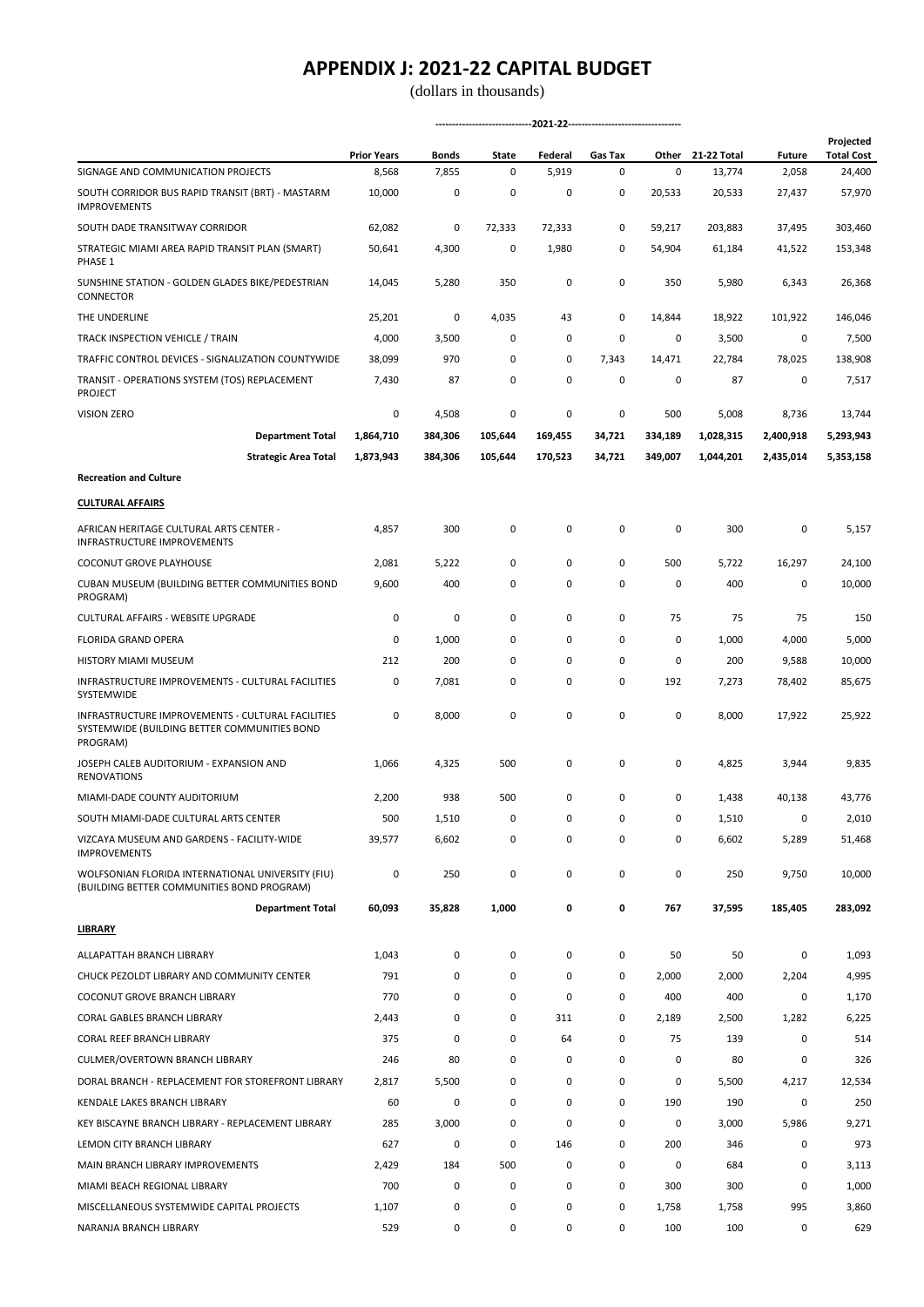(dollars in thousands)

|                                                                                                                                  | <b>Prior Years</b> | <b>Bonds</b> | State | Federal | <b>Gas Tax</b> | Other       | 21-22 Total | <b>Future</b> | Projected<br><b>Total Cost</b> |
|----------------------------------------------------------------------------------------------------------------------------------|--------------------|--------------|-------|---------|----------------|-------------|-------------|---------------|--------------------------------|
| NORTH DADE REGIONAL LIBRARY                                                                                                      | 3,609              | 0            | 0     | 0       | 0              | 50          | 50          | 0             | 3,659                          |
| NORTH SHORE BRANCH LIBRARY                                                                                                       | 88                 | 0            | 0     | 0       | 0              | 0           | 0           | 267           | 355                            |
| SOUTH DADE REGIONAL LIBRARY                                                                                                      | 364                | 0            | 0     | 610     | 0              | 3,200       | 3,810       | 3,794         | 7,968                          |
| SOUTH SHORE BRANCH LIBRARY                                                                                                       | 250                | 0            | 0     | 0       | $\Omega$       | 2,000       | 2,000       | 250           | 2,500                          |
| WEST FLAGLER BRANCH LIBRARY                                                                                                      | 209                | 59           | 0     | 0       | 0              | 50          | 109         | 0             | 318                            |
| WESTCHESTER LIBRARY HEALTH AND WELLNESS<br><b>INFORMATION CENTER</b>                                                             | 1,596              | 0            | 0     | 0       | 0              | 100         | 100         | 0             | 1,696                          |
| WESTCHESTER REGIONAL LIBRARY                                                                                                     | 1,467              | 0            | 0     | 0       | 0              | 400         | 400         | 0             | 1,867                          |
| <b>Department Total</b>                                                                                                          | 21,805             | 8,823        | 500   | 1,131   | 0              | 13,062      | 23,516      | 18,995        | 64,317                         |
| NON-DEPARTMENTAL                                                                                                                 |                    |              |       |         |                |             |             |               |                                |
| BASEBALL - CAPITAL RESERVE FUND (PER AGREEMENT)                                                                                  | 0                  | 0            | 0     | 0       | 0              | 750         | 750         | 0             | 750                            |
| DEBT SERVICE - BALLPARK STADIUM PROJECT (CAPITAL<br>ASSET SERIES 2011A)                                                          | 0                  | 0            | 0     | 0       | 0              | 2,249       | 2,249       | 0             | 2,249                          |
| DEBT SERVICE - BIKE PATH LUDLAM TRAIL (CAPITAL ASSET<br><b>SERIES 2020C)</b>                                                     | 0                  | 0            | 0     | 0       | 0              | 153         | 153         | 0             | 153                            |
| DEBT SERVICE - GOLF CLUB OF MIAMI (CAPITAL ASSET<br><b>SERIES 2013B)</b>                                                         | 0                  | 0            | 0     | 0       | 0              | 203         | 203         | 0             | 203                            |
| DEBT SERVICE - GOLF CLUB OF MIAMI (CAPITAL ASSET<br><b>SERIES 2016B)</b>                                                         | 0                  | 0            | 0     | 0       | 0              | 10          | 10          | 0             | 10                             |
| DEBT SERVICE - PARK IMPROVEMENTS (CAPITAL ASSET<br><b>SERIES 2016A)</b>                                                          | 0                  | 0            | 0     | 0       | 0              | 306         | 306         | 0             | 306                            |
| DISTRICT 1 - PARKS IMPROVEMENTS (BUILDING BETTER<br>COMMUNITIES BOND PROGRAM)                                                    | 1,000              | 1,500        | 0     | 0       | 0              | 0           | 1,500       | 500           | 3,000                          |
| MUNICIPAL PROJECTS - CULTURAL, LIBRARY AND<br>MULTICULTURAL EDUCATIONAL FACILITIES (BUILDING<br>BETTER COMMUNITIES BOND PROGRAM) | 511                | 8,000        | 0     | 0       | 0              | $\mathbf 0$ | 8,000       | 9,989         | 18,500                         |
| OPA-LOCKA CITY HALL RESTORATION AND RENOVATION<br>(BUILDING BETTER COMMUNITIES BOND PROGRAM)                                     | 300                | 300          | 0     | 0       | 0              | 0           | 300         | 0             | 600                            |
| PARK AND RECREATIONAL FACILITIES - BAL HARBOUR<br>(BUILDING BETTER COMMUNITIES BOND PROGRAM)                                     | 3,000              | 4,500        | 0     | 0       | 0              | 0           | 4,500       | 0             | 7,500                          |
| PARK AND RECREATIONAL FACILITIES - NORTH MIAMI<br>(BUILDING BETTER COMMUNITIES BOND PROGRAM)                                     | 250                | 250          | 0     | 0       | 0              | 0           | 250         | 4,500         | 5,000                          |
| PARK AND RECREATIONAL FACILITIES - NORTH MIAMI<br>BEACH (BUILDING BETTER COMMUNITIES BOND PROGRAM)                               | 50                 | 300          | 0     | 0       | 0              | 0           | 300         | 400           | 750                            |
| <b>Department Total</b>                                                                                                          | 5,111              | 14,850       | 0     | 0       | 0              | 3,671       | 18,521      | 15,389        | 39,021                         |
| PARKS, RECREATION AND OPEN SPACES                                                                                                |                    |              |       |         |                |             |             |               |                                |
| A.D. BARNES PARK (BUILDING BETTER COMMUNITIES BOND<br>PROGRAM)                                                                   | 1,623              | 600          | 0     | 0       | 0              | $\pmb{0}$   | 600         | 1,777         | 4,000                          |
| ACADIA PARK (BUILDING BETTER COMMUNITIES BOND<br>PROGRAM)                                                                        | 63                 | 17           | 0     | 0       | 0              | 0           | 17          | $\mathbf{1}$  | 80                             |
| ADA ACCESSIBILITY IMPROVEMENTS - AMELIA EARHART<br><b>PARK</b>                                                                   | 105                | 116          | 0     | 0       | 0              | 0           | 116         | 0             | 221                            |
| ADA ACCESSIBILITY IMPROVEMENTS - BLACK POINT PARK                                                                                | 144                | 20           | 0     | 0       | 0              | 0           | 20          | 34            | 198                            |
| ADA ACCESSIBILITY IMPROVEMENTS - CRANDON PARK                                                                                    | 101                | 134          | 0     | 0       | 0              | 0           | 134         | 100           | 335                            |
| ADA ACCESSIBILITY IMPROVEMENTS - HAULOVER PARK                                                                                   | 166                | 100          | 0     | 0       | 0              | 0           | 100         | 33            | 298                            |
| ADA ACCESSIBILITY IMPROVEMENTS - LARRY AND PENNY<br><b>THOMPSON PARK</b>                                                         | 246                | 37           | 0     | 0       | 0              | 0           | 37          | 0             | 283                            |
| ADA ACCESSIBILITY IMPROVEMENTS - MATHESON<br><b>HAMMOCK PARK</b>                                                                 | 122                | 100          | 0     | 0       | 0              | 0           | 100         | 24            | 247                            |
| ADA ACCESSIBILITY IMPROVEMENTS - TAMIAMI PARK                                                                                    | 192                | 100          | 0     | 0       | 0              | 0           | 100         | 83            | 374                            |
| ADA ACCESSIBILITY IMPROVEMENTS - TROPICAL PARK                                                                                   | 196                | 82           | 0     | 0       | 0              | 0           | 82          | 30            | 308                            |
| AMELIA EARHART PARK (BUILDING BETTER COMMUNITIES<br><b>BOND PROGRAM)</b>                                                         | 6,195              | 662          | 0     | 0       | 0              | 0           | 662         | 16,144        | 23,000                         |
| ARCOLA LAKES PARK (BUILDING BETTER COMMUNITIES<br><b>BOND PROGRAM)</b>                                                           | 5,791              | 109          | 0     | 0       | 0              | 0           | 109         | 100           | 6,000                          |
| BIKE PATH - IMPROVEMENTS ALONG SFWMD CANALS<br>(BUILDING BETTER COMMUNITIES BOND PROGRAM)                                        | 513                | 0            | 0     | 0       | 0              | 0           | 0           | 2,488         | 3,000                          |
| BIKE PATH - IMPROVEMENTS ON SNAKE CREEK BRIDGE<br>(BUILDING BETTER COMMUNITIES BOND PROGRAM)                                     | 140                | 0            | 150   | 0       | 0              | 0           | 150         | 1,587         | 1,877                          |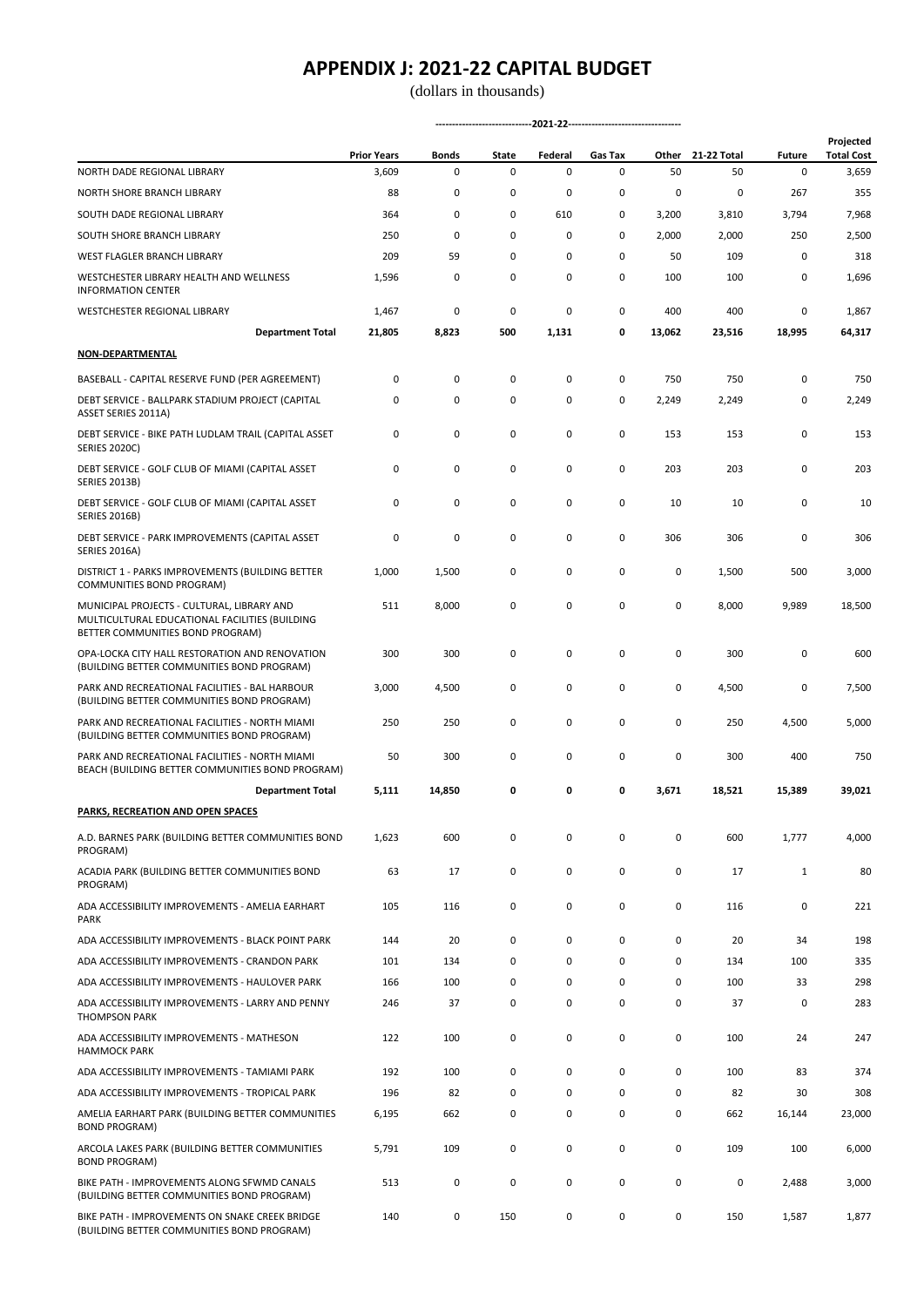(dollars in thousands)

|                                                                                                                 | <b>Prior Years</b> | Bonds       | State | Federal     | Gas Tax   |       | Other 21-22 Total | <b>Future</b> | Projected<br><b>Total Cost</b> |
|-----------------------------------------------------------------------------------------------------------------|--------------------|-------------|-------|-------------|-----------|-------|-------------------|---------------|--------------------------------|
| BIKE PATH - IMPROVEMENTS ON SNAPPER CREEK TRAIL<br>(BUILDING BETTER COMMUNITIES BOND PROGRAM)                   | 15                 | 15          | 0     | $\mathsf 0$ | 0         | 0     | 15                | 1,733         | 1,764                          |
| BIKE PATH - LUDLAM TRAIL                                                                                        | 26,793             | 262         | 0     | 0           | 0         | 5,400 | 5,662             | 96,559        | 129,015                        |
| BISCAYNE SHORES AND GARDENS - COMMUNITY CENTER<br>(BUILDING BETTER COMMUNITIES BOND PROGRAM)                    | 1,114              | 130         | 0     | 0           | 0         | 0     | 130               | 256           | 1,500                          |
| BISCAYNE SHORES AND GARDENS PARK (BUILDING BETTER<br>COMMUNITIES BOND PROGRAM)                                  | 1,479              | 21          | 0     | 0           | 0         | 0     | 21                | 0             | 1,500                          |
| CAMP MATECUMBE (BUILDING BETTER COMMUNITIES<br><b>BOND PROGRAM)</b>                                             | 3,137              | 20          | 0     | 0           | 0         | 0     | 20                | 2,843         | 6,000                          |
| CAMP OWAISSA BAUER (BUILDING BETTER COMMUNITIES<br><b>BOND PROGRAM)</b>                                         | 916                | 0           | 0     | 0           | 0         | 0     | 0                 | 83            | 1,000                          |
| CAMP OWAISSA BAUER - WELL WATER TREATEMENT<br>SYSTEM                                                            | $\mathbf 1$        | 0           | 0     | 0           | 0         | 0     | 0                 | 69            | 70                             |
| CHAPMAN FIELD PARK (BUILDING BETTER COMMUNITIES<br><b>BOND PROGRAM)</b>                                         | 3,171              | 1,150       | 0     | 0           | 0         | 0     | 1,150             | 678           | 5,000                          |
| CHARLES DEERING ESTATE (BUILDING BETTER<br>COMMUNITIES BOND PROGRAM)                                            | 5,081              | 119         | 0     | 1,500       | 0         | 0     | 1,619             | 548           | 7,248                          |
| <b>CHUCK PEZOLDT PARK</b>                                                                                       | 558                | 75          | 0     | 0           | 0         | 0     | 75                | 3,717         | 4,350                          |
| COMMUNITY DEVELOPMENT BLOCK GRANT (CDBG) PARK<br>CAPITAL IMPROVEMENTS                                           | 222                | 0           | 0     | 379         | 0         | 0     | 379               | 210           | 811                            |
| COUNTRY CLUB OF MIAMI GOLF COURSE<br>RECONFIGURATION & CLUBHOUSE RENOVATIONS                                    | 413                | 800         | 0     | 0           | 0         | 0     | 800               | 20,818        | 22,031                         |
| COUNTRY LAKE PARK (BUILDING BETTER COMMUNITIES<br><b>BOND PROGRAM)</b>                                          | 875                | 40          | 0     | 0           | 0         | 0     | 40                | 85            | 1,000                          |
| COUNTRY VILLAGE PARK (BUILDING BETTER COMMUNITIES<br><b>BOND PROGRAM)</b>                                       | 1,403              | 90          | 0     | 0           | 0         | 0     | 90                | 5             | 1,498                          |
| CRANDON PARK (BUILDING BETTER COMMUNITIES BOND<br>PROGRAM)                                                      | 16,412             | 400         | 0     | 0           | 0         | 300   | 700               | 65,122        | 82,234                         |
| DEBBIE CURTIN PARK (BUILDING BETTER COMMUNITIES<br><b>BOND PROGRAM)</b>                                         | 355                | 20          | 0     | 0           | 0         | 0     | 20                | 0             | 375                            |
| DISTRICT 5 - GREEN AREAS (BUILDING BETTER<br>COMMUNITIES BOND PROGRAM)                                          | 50                 | 450         | 0     | 0           | 0         | 0     | 450               | 150           | 650                            |
| EDEN LAKES PARK (BUILDING BETTER COMMUNITIES BOND<br>PROGRAM)                                                   | 1,240              | 80          | 0     | 0           | 0         | 0     | 80                | 180           | 1,500                          |
| ENVIRONMENTAL REMEDIATION - BROTHERS TO THE<br><b>RESCUE PARK</b>                                               | 69                 | 0           | 0     | 0           | 0         | 125   | 125               | 1,400         | 1,594                          |
| ENVIRONMENTAL REMEDIATION - CONTINENTAL PARK                                                                    | 241                | 0           | 0     | 0           | 0         | 1,000 | 1,000             | 1,370         | 2,611                          |
| ENVIRONMENTAL REMEDIATION - DEVON AIRE PARK                                                                     | 119                | 0           | 0     | 0           | 0         | 100   | 100               | 2,313         | 2,532                          |
| ENVIRONMENTAL REMEDIATION - MILLERS POND PARK                                                                   | 69                 | 70          | 0     | 0           | 0         | 25    | 95                | 1,420         | 1,584                          |
| ENVIRONMENTAL REMEDIATION - MODELLO PARK                                                                        | 95                 | $\mathsf 0$ | 0     | 0           | 0         | 100   | 100               | 1,839         | 2,034                          |
| GREENWAYS AND TRAILS - COMMISSION DISTRICT 1<br>(BUILDING BETTER COMMUNITIES BOND PROGRAM) (PROJ<br>#51)        | 3,916              | 15          | 0     | $\mathsf 0$ | $\pmb{0}$ | 0     | 15                | 435           | 4,366                          |
| <b>GREENWAYS AND TRAILS - COMMISSION DISTRICT 8</b><br>(BUILDING BETTER COMMUNITIES BOND PROGRAM) (PROJ<br>#51) | 5,803              | $\mathsf 0$ | 0     | $\mathsf 0$ | 0         | 0     | $\mathsf 0$       | 46            | 5,849                          |
| GREENWAYS AND TRAILS - COMMISSION DISTRICT 9<br>(BUILDING BETTER COMMUNITIES BOND PROGRAM) (PROJ<br>#51)        | 1,037              | 200         | 1,008 | $\mathsf 0$ | $\pmb{0}$ | 0     | 1,208             | 5,333         | 7,578                          |
| GREYNOLDS PARK (BUILDING BETTER COMMUNITIES BOND<br>PROGRAM)                                                    | 6,414              | 280         | 0     | 0           | 0         | 0     | 280               | 306           | 7,000                          |
| HAULOVER PARK (BUILDING BETTER COMMUNITIES BOND<br>PROGRAM)                                                     | 13,025             | 200         | 0     | 0           | 0         | 450   | 650               | 10,451        | 24,126                         |
| HOMESTEAD AIR RESERVE PARK (BUILDING BETTER<br>COMMUNITIES BOND PROGRAM)                                        | 2,248              | 100         | 0     | 0           | 0         | 0     | 100               | 12,709        | 15,057                         |
| HOMESTEAD BAYFRONT PARK - BUILDING BETTER<br>COMMUNITIES BOND PROGRAM                                           | 3,925              | $\pmb{0}$   | 0     | $\mathsf 0$ | 0         | 0     | $\pmb{0}$         | 74            | 4,000                          |
| INFRASTRUCTURE IMPROVEMENTS - PARK FACILITIES<br>SYSTEMWIDE (BUILDING BETTER COMMUNITIES BOND<br>PROGRAM)       | 7,073              | 75          | 0     | $\mathsf 0$ | 0         | 0     | 75                | 4,624         | 11,772                         |
| INFRASTRUCTURE IMPROVEMENTS - BEACH MAINTENANCE<br>FACILITY (BUILDING BETTER COMMUNITIES BOND<br>PROGRAM)       | 10                 | $\mathsf 0$ | 0     | $\mathsf 0$ | 0         | 0     | $\mathsf 0$       | 490           | 500                            |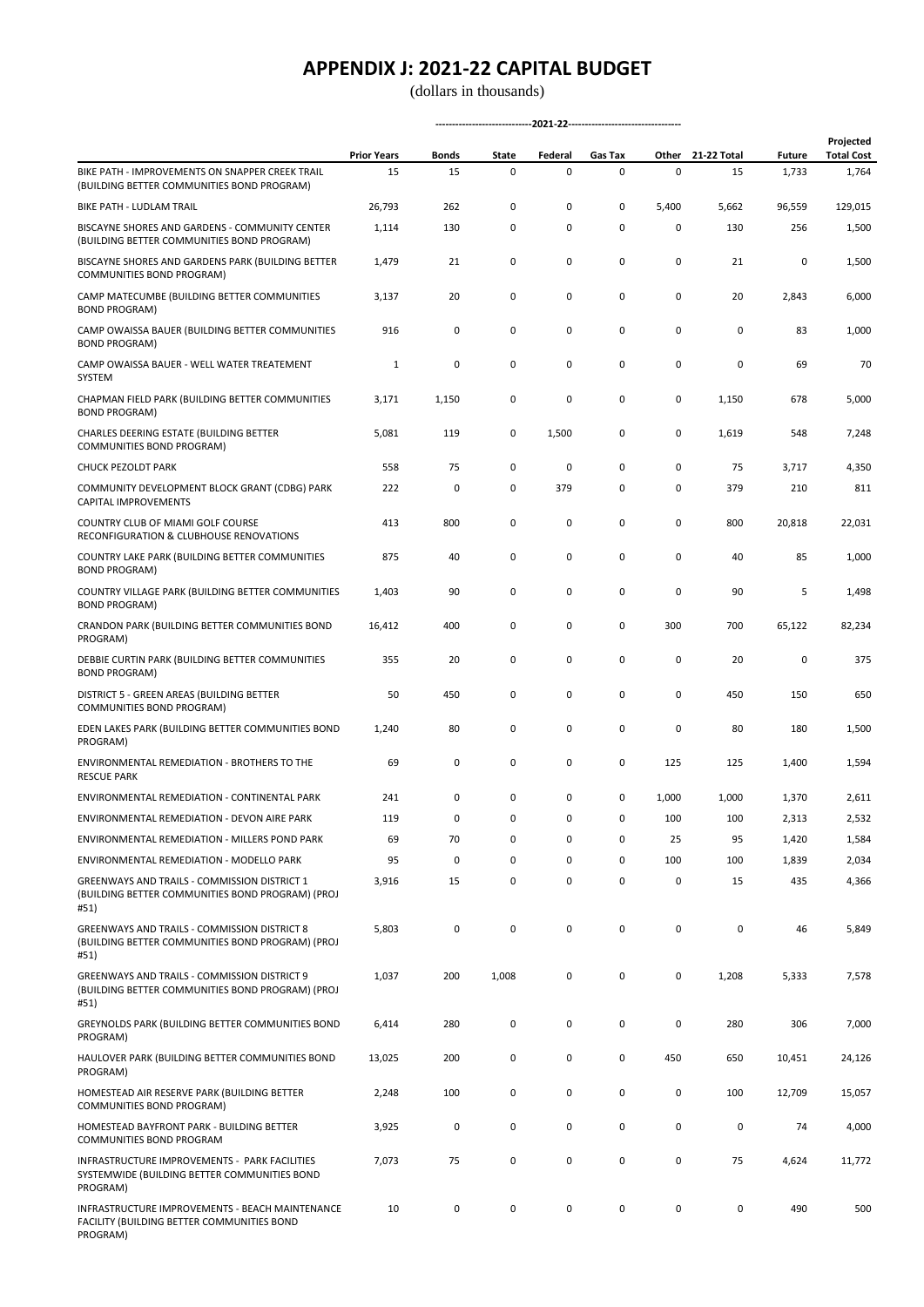|                                                                                    | <b>Prior Years</b> | Bonds  | State | Federal | Gas Tax | Other | 21-22 Total | <b>Future</b> | Projected<br><b>Total Cost</b> |
|------------------------------------------------------------------------------------|--------------------|--------|-------|---------|---------|-------|-------------|---------------|--------------------------------|
| INFRASTRUCTURE IMPROVEMENTS - FACILITIES<br>SYSTEMWIDE                             | 10,222             | 23,848 | 0     | 0       | 0       | 0     | 23,848      | 662,581       | 696,651                        |
| INFRASTRUCTURE IMPROVEMENTS - ZOO FACILITYWIDE                                     | 245                | 3,983  | 0     | 0       | 0       | 0     | 3,983       | 43,323        | 47,551                         |
| <b>IVES ESTATES DISTRICT PARK (BUILDING BETTER</b><br>COMMUNITIES BOND PROGRAM)    | 3,351              | 772    | 0     | 0       | 0       | 0     | 772         | 8,577         | 12,700                         |
| JEFFERSON REAVES SR. PARK (BUILDING BETTER<br>COMMUNITIES BOND PROGRAM)            | 103                | 97     | 0     | 0       | 0       | 0     | 97          | 0             | 200                            |
| KENDALL INDIAN HAMMOCKS PARK (BUILDING BETTER<br>COMMUNITIES BOND PROGRAM)         | 4,741              | 100    | 0     | 0       | 0       | 0     | 100         | 1,859         | 6,700                          |
| KENDALL SOCCER PARK (BUILDING BETTER COMMUNITIES<br><b>BOND PROGRAM)</b>           | 3,446              | 554    | 0     | 0       | 0       | 0     | 554         | 0             | 4,000                          |
| LAGO MAR PARK (BUILDING BETTER COMMUNITIES BOND<br>PROGRAM)                        | 356                | 100    | 0     | 0       | 0       | 0     | 100         | 544           | 1,000                          |
| LAKE STEVENS PARK (BUILDING BETTER COMMUNITIES<br><b>BOND PROGRAM)</b>             | 418                | 1,430  | 0     | 0       | 0       | 0     | 1,430       | 452           | 2,300                          |
| LARRY AND PENNY THOMPSON PARK (BUILDING BETTER<br>COMMUNITIES BOND PROGRAM)        | 7,084              | 458    | 0     | 0       | 0       | 0     | 458         | 0             | 7,542                          |
| LOCAL PARK DEVELOPMENT - PARK BENEFIT DISTRICT (PBD)<br>NO. 1                      | 5,112              | 0      | 0     | 0       | 0       | 2,308 | 2,308       | 10,418        | 17,838                         |
| LOCAL PARK DEVELOPMENT - PARK BENEFIT DISTRICT (PBD)<br>NO. 2                      | 11,086             | 0      | 0     | 0       | 0       | 4,080 | 4,080       | 9,733         | 24,899                         |
| LOCAL PARK DEVELOPMENT - PARK BENEFIT DISTRICT (PBD)<br><b>NO.3</b>                | 7,854              | 0      | 0     | 0       | 0       | 3,279 | 3,279       | 9,239         | 20,372                         |
| LOCAL PARKS - COMMISSION DISTRICT 02 (BUILDING<br>BETTER COMMUNITIES BOND PROGRAM) | 3,792              | 208    | 0     | 0       | 0       | 0     | 208         | 0             | 4,000                          |
| LOCAL PARKS - COMMISSION DISTRICT 04 (BUILDING<br>BETTER COMMUNITIES BOND PROGRAM) | 193                | 125    | 0     | 0       | 0       | 0     | 125         | 9             | 327                            |
| LOCAL PARKS - COMMISSION DISTRICT 10 (BUILDING<br>BETTER COMMUNITIES BOND PROGRAM) | 1,452              | 0      | 0     | 0       | 0       | 0     | 0           | 648           | 2,100                          |
| LOCAL PARKS - COMMISSION DISTRICT 11 (BUILDING<br>BETTER COMMUNITIES BOND PROGRAM) | 3,171              | 0      | 0     | 0       | 0       | 0     | 0           | 51            | 3,221                          |
| LOCAL PARKS - COMMISSION DISTRICT 13 (BUILDING<br>BETTER COMMUNITIES BOND PROGRAM) | 1,503              | 150    | 0     | 0       | 0       | 0     | 150         | 1,130         | 2,783                          |
| LOCAL/ADA PARK PROGRAM                                                             | 55                 | 363    | 0     | 0       | 0       | 0     | 363         | 7,831         | 8,250                          |
| MARINA CAPITAL PLAN                                                                | 10,447             | 0      | 757   | 0       | 0       | 500   | 1,257       | 4,075         | 15,779                         |
| MARVA BANNERMAN PARK (BUILDING BETTER<br>COMMUNITIES BOND PROGRAM)                 | 87                 | 0      | 0     | 0       | 0       | 0     | 0           | 63            | 150                            |
| MATHESON HAMMOCK PARK (BUILDING BETTER<br>COMMUNITIES BOND PROGRAM)                | 3,257              | 300    | 0     | 0       | 0       | 0     | 300         | 2,444         | 6,000                          |
| MATHESON HAMMOCK PARK - SEAWALL REPAIR                                             | 83                 | 250    | 0     | 134     | 0       | 0     | 384         | 1,339         | 1,806                          |
| MEDSOUTH PARK (BUILDING BETTER COMMUNITIES BOND<br>PROGRAM)                        | 25                 | 50     | 0     | 0       | 0       | 0     | 50          | 250           | 325                            |
| NORTH TRAIL PARK (BUILDING BETTER COMMUNITIES<br><b>BOND PROGRAM)</b>              | 1,944              | 3,065  | 0     | 0       | 0       | 0     | 3,065       | 150           | 5,159                          |
| OAK GROVE PARK (BUILDING BETTER COMMUNITIES BOND<br>PROGRAM)                       | 521                | 397    | 0     | 0       | 0       | 0     | 397         | 0             | 918                            |
| REDLAND FRUIT AND SPICE PARK (BUILDING BETTER<br>COMMUNITIES BOND PROGRAM)         | 2,801              | 150    | 0     | 0       | 0       | 0     | 150         | 1,049         | 4,000                          |
| ROYAL COLONIAL PARK (BUILDING BETTER COMMUNITIES<br><b>BOND PROGRAM)</b>           | 39                 | 0      | 0     | 0       | 0       | 0     | 0           | 1,361         | 1,400                          |
| SOUTH DADE PARK (BUILDING BETTER COMMUNITIES<br><b>BOND PROGRAM)</b>               | 4,924              | 40     | 0     | 0       | 0       | 0     | 40          | 36            | 5,000                          |
| SOUTHRIDGE PARK (BUILDING BETTER COMMUNITIES<br><b>BOND PROGRAM)</b>               | 3,384              | 580    | 0     | 0       | 0       | 0     | 580         | 5,198         | 9,162                          |
| TAMIAMI PARK (BUILDING BETTER COMMUNITIES BOND<br>PROGRAM)                         | 2,326              | 168    | 0     | 0       | 0       | 0     | 168         | 5,506         | 8,000                          |
| TRAIL GLADES RANGE (BUILDING BETTER COMMUNITIES<br><b>BOND PROGRAM)</b>            | 8,734              | 300    | 0     | 0       | 0       | 0     | 300         | 66            | 9,100                          |
| TROPICAL PARK (BUILDING BETTER COMMUNITIES BOND<br>PROGRAM)                        | 15,145             | 600    | 0     | 0       | 0       | 0     | 600         | 455           | 16,200                         |
| WEST KENDALL DISTRICT PARK (BUILDING BETTER<br>COMMUNITIES BOND PROGRAM)           | 2,924              | 6,716  | 0     | 0       | 0       | 0     | 6,716       | 13,360        | 23,000                         |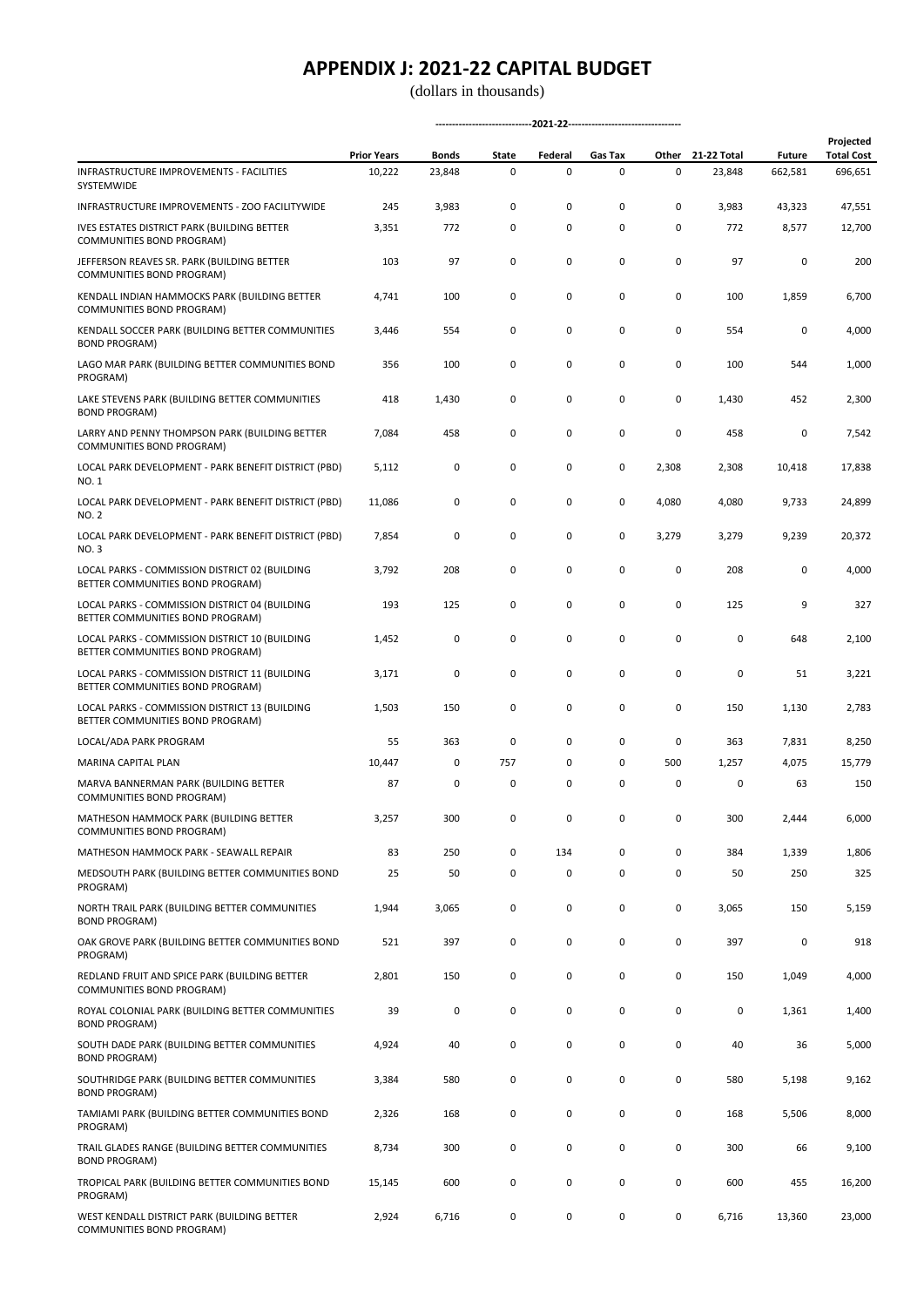(dollars in thousands)

|                                                                                                                            | <b>Prior Years</b> | Bonds   | State | Federal | Gas Tax     | Other     | 21-22 Total | <b>Future</b> | Projected<br><b>Total Cost</b> |
|----------------------------------------------------------------------------------------------------------------------------|--------------------|---------|-------|---------|-------------|-----------|-------------|---------------|--------------------------------|
| WEST PERRINE PARK (BUILDING BETTER COMMUNITIES<br><b>BOND PROGRAM)</b>                                                     | 4,983              | 17      | 0     | 0       | 0           | 0         | 17          | 0             | 5,000                          |
| WILD LIME PARK (BUILDING BETTER COMMUNITIES BOND<br>PROGRAM)                                                               | 50                 | 50      | 0     | 0       | 0           | 0         | 50          | 620           | 720                            |
| ZOO MIAMI - ANIMAL HOSPITAL AND REHABILITATION<br><b>FACILITIES</b>                                                        | 112                | 822     | 30    | 0       | 0           | 69        | 921         | 24,416        | 25,449                         |
| ZOO MIAMI - ZOO WIDE IMPROVEMENTS PHASE 3<br>(BUILDING BETTER COMMUNITIES BOND PROGRAM)                                    | 11,819             | 181     | 0     | 0       | $\mathbf 0$ | 150       | 331         | 0             | 12,150                         |
| <b>Department Total</b>                                                                                                    | 260,661            | 52,563  | 1,945 | 2,013   | 0           | 17,886    | 74,407      | 1,075,052     | 1,410,120                      |
| <b>Strategic Area Total</b>                                                                                                | 347,670            | 112,064 | 3,445 | 3,144   | 0           | 35,386    | 154,039     | 1,294,841     | 1,796,549                      |
| Neighborhood and Infrastructure                                                                                            |                    |         |       |         |             |           |             |               |                                |
| <b>ANIMAL SERVICES</b>                                                                                                     |                    |         |       |         |             |           |             |               |                                |
| INFRASTRUCTURE IMPROVEMENTS - ANIMAL SERVICES<br><b>FACILITIES SYSTEMWIDE</b>                                              | 605                | 2,738   | 0     | 0       | 0           | 0         | 2,738       | 1,661         | 5,004                          |
| <b>Department Total</b>                                                                                                    | 605                | 2,738   | 0     | 0       | 0           | 0         | 2,738       | 1,661         | 5,004                          |
| <b>INFORMATION TECHNOLOGY DEPT</b>                                                                                         |                    |         |       |         |             |           |             |               |                                |
| FIBER OPTIC INFRASTRUCUTRE EXPANSION                                                                                       | 0                  | 2,000   | 0     | 0       | 0           | 0         | 2,000       | 700           | 2,700                          |
| <b>Department Total</b>                                                                                                    | 0                  | 2,000   | 0     | 0       | 0           | 0         | 2,000       | 700           | 2,700                          |
| <b>NON-DEPARTMENTAL</b>                                                                                                    |                    |         |       |         |             |           |             |               |                                |
| DEBT SERVICE - ANIMAL SERVICES VEHICLES                                                                                    | 0                  | 0       | 0     | 0       | 0           | 73        | 73          | 0             | 73                             |
| DEBT SERVICE - ANIMAL SHELTER (CAPITAL ASSET SERIES<br>2016A)                                                              | 0                  | 0       | 0     | 0       | 0           | 812       | 812         | 0             | 812                            |
| DEBT SERVICE - COUNTYWIDE INFRASTRUCTURE<br>INVESTMENT PROGRAM (CIIP)                                                      | 0                  | 0       | 0     | 0       | $\mathbf 0$ | 6,891     | 6,891       | 0             | 6,891                          |
| DEBT SERVICE - PUBLIC SERVICE TAX BONDS (SERIES 2011)                                                                      | 0                  | 0       | 0     | 0       | 0           | 1,150     | 1,150       | 0             | 1,150                          |
| DISTRICT 3 - NEIGHBORHOOD INFRASTRUCTURE<br>IMPROVEMENTS (BUILDING BETTER COMMUNTIES BOND<br>PROGRAM)                      | 2,200              | 1,800   | 0     | 0       | 0           | 0         | 1,800       | 29            | 4,029                          |
| DRAINAGE AND STORM SYSTEM IMPROVEMENTS - CITY OF<br>MIAMI (BUILDING BETTER COMMUNITIES BOND PROGRAM)                       | 10,155             | 4,845   | 0     | 0       | 0           | 0         | 4,845       | 0             | 15,000                         |
| <b>FLAGLER STREET RECONSTRUCTION</b>                                                                                       | 3,000              | 3,000   | 0     | 0       | 2,085       | 0         | 5,085       | 2,085         | 10,170                         |
| <b>INFRASTRUCTURE IMPROVEMENTS - COMMISSION</b><br>DISTRICT 01 (UMSA) (BUILDING BETTER COMMUNITIES<br><b>BOND PROGRAM)</b> | 836                | 664     | 0     | 0       | 0           | 0         | 664         | 0             | 1,500                          |
| INFRASTRUCTURE IMPROVEMENTS - COMMISSION<br>DISTRICT 03 (UMSA) (BUILDING BETTER COMMUNITIES<br><b>BOND PROGRAM)</b>        | 500                | 200     | 0     | U       | $\Omega$    | n         | 200         | 210           | 910                            |
| INFRASTRUCTURE IMPROVEMENTS - COMMISSION<br>DISTRICT 04 (UMSA) (BUILDING BETTER COMMUNITIES<br><b>BOND PROGRAM)</b>        | 800                | 450     | 0     | 0       | $\mathsf 0$ | 0         | 450         | $\mathbf 0$   | 1,250                          |
| INFRASTRUCTURE IMPROVEMENTS - COMMISSION<br>DISTRICT 05 (MIAMI BEACH)                                                      | 0                  | 577     | 0     | 0       | 0           | 0         | 577         | 0             | 577                            |
| INFRASTRUCTURE IMPROVEMENTS - COMMISSION<br>DISTRICT 06 (UMSA) (BUILDING BETTER COMMUNITIES<br><b>BOND PROGRAM)</b>        | 2,000              | 1,223   | 0     | 0       | 0           | 0         | 1,223       | 2,000         | 5,223                          |
| INFRASTRUCTURE IMPROVEMENTS - COMMISSION<br>DISTRICT 07 (UMSA) (BUILDING BETTER COMMUNITIES<br><b>BOND PROGRAM)</b>        | 4,000              | 851     | 0     | 0       | 0           | $\pmb{0}$ | 851         | 0             | 4,851                          |
| INFRASTRUCTURE IMPROVEMENTS - COMMISSION<br>DISTRICT 08 (UMSA) (BUILDING BETTER COMMUNITIES<br><b>BOND PROGRAM)</b>        | 4,704              | 800     | 0     | 0       | 0           | 0         | 800         | 0             | 5,504                          |
| INFRASTRUCTURE IMPROVEMENTS - COMMISSION<br>DISTRICT 10 (UMSA) (BUILDING BETTER COMMUNITIES<br><b>BOND PROGRAM)</b>        | 11,969             | 200     | 0     | 0       | 0           | 0         | 200         | 0             | 12,169                         |
| INFRASTRUCTURE IMPROVEMENTS - COMMISSION<br>DISTRICT 11 (UMSA) (BUILDING BETTER COMMUNITIES<br><b>BOND PROGRAM)</b>        | 4,000              | 500     | 0     | 0       | 0           | $\pmb{0}$ | 500         | 0             | 4,500                          |
| INFRASTRUCTURE IMPROVEMENTS - COMMISSION<br>DISTRICT 12 (UMSA) (BUILDING BETTER COMMUNITIES                                | 500                | 441     | 0     | 0       | 0           | 0         | 441         | 0             | 941                            |

BOND PROGRAM)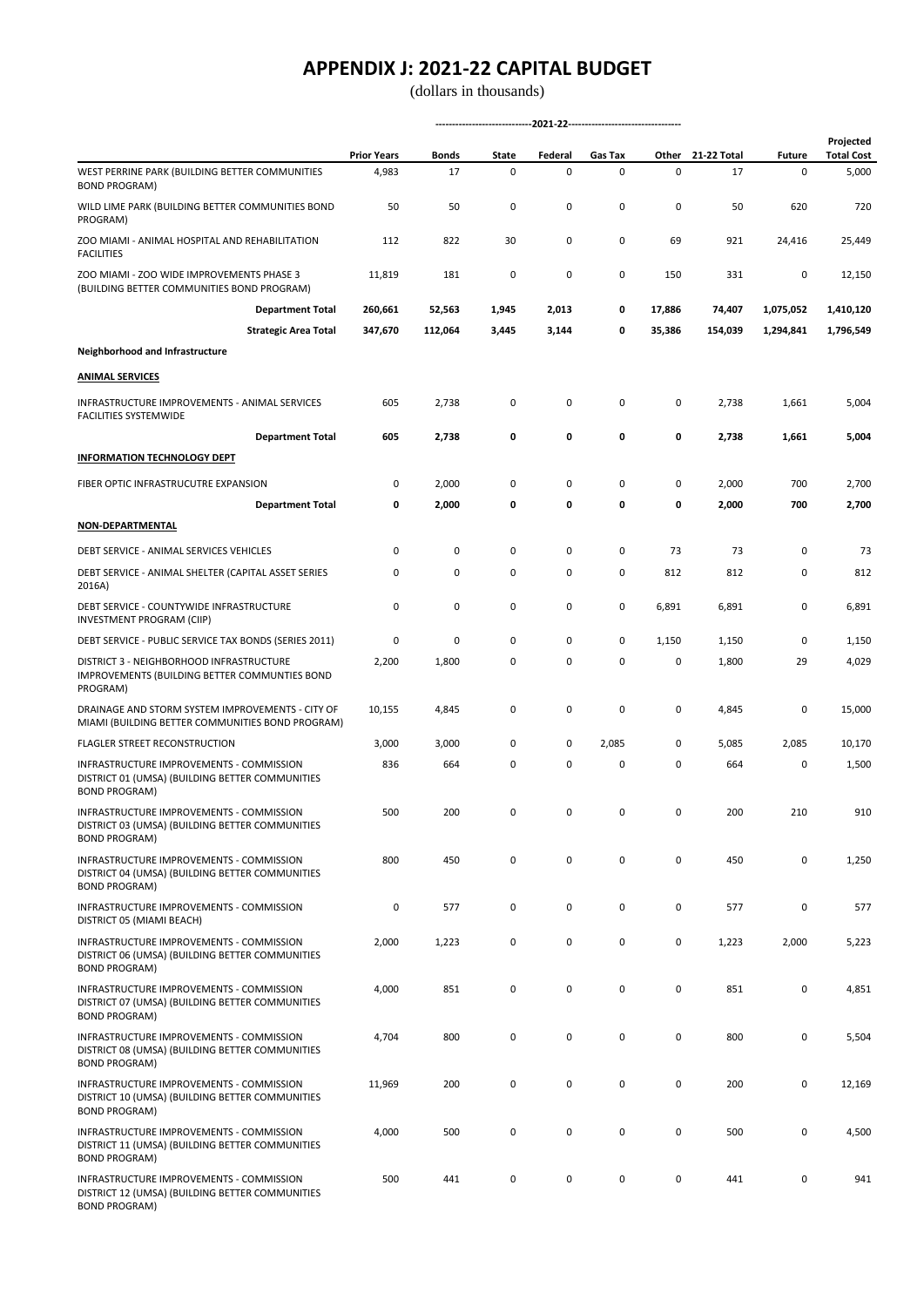|                                                                                                                     | <b>Prior Years</b> | <b>Bonds</b> | State | Federal | Gas Tax     | Other       | 21-22 Total | <b>Future</b> | Projected<br><b>Total Cost</b> |  |
|---------------------------------------------------------------------------------------------------------------------|--------------------|--------------|-------|---------|-------------|-------------|-------------|---------------|--------------------------------|--|
| INFRASTRUCTURE IMPROVEMENTS - COMMISSION<br>DISTRICT 13 (UMSA) (BUILDING BETTER COMMUNITIES<br><b>BOND PROGRAM)</b> | 200                | 150          | 0     | 0       | 0           | $\mathbf 0$ | 150         | 150           | 500                            |  |
| INFRASTRUCTURE IMPROVEMENTS - PINECREST (BUILDING<br>BETTER COMMUNITIES BOND PROGRAM)                               | 250                | 250          | 0     | 0       | 0           | 0           | 250         | 0             | 500                            |  |
| INFRASTRUCTURE IMPROVEMENTS - SOUTH MIAMI<br>(BUILDING BETTER COMMUNITIES BOND PROGRAM)                             | 250                | 250          | 0     | 0       | 0           | 0           | 250         | 0             | 500                            |  |
| INFRASTRUCTURE IMPROVEMENTS ON COUNTY<br>MAINTAINED RIGHTS-OF-WAY (BUILDING BETTER<br>COMMUNITIES BOND PROGRAM)     | 3,964              | 4,000        | 0     | 0       | 0           | $\mathbf 0$ | 4,000       | 0             | 7,964                          |  |
| QUALITY NEIGHBORHOOD IMPROVEMENT PROGRAM<br>(QNIP)                                                                  | 12,498             | 21,473       | 0     | 0       | 0           | 0           | 21,473      | 0             | 33,971                         |  |
| ROADWAY IMPROVEMENTS                                                                                                | 840                | 0            | 0     | 0       | 0           | 6,669       | 6,669       | 0             | 7,509                          |  |
| WATER, SEWER AND FLOOD CONTROL SYSTEMS - SOUTH<br>MIAMI (BUILDING BETTER COMMUNITIES BOND PROGRAM)                  | 1,500              | 500          | 0     | 0       | 0           | 0           | 500         | 0             | 2,000                          |  |
| <b>Department Total</b>                                                                                             | 64,166             | 42,174       | 0     | 0       | 2,085       | 15,595      | 59,854      | 4,474         | 128,494                        |  |
| <b>DEPT OF REG &amp; ECON RESOURCES</b>                                                                             |                    |              |       |         |             |             |             |               |                                |  |
| BEACH - EROSION MITIGATION AND RENOURISHMENT                                                                        | 166,550            | 130          | 100   | 27,610  | 0           | 2,360       | 30,200      | 19,916        | 216,666                        |  |
| BISCAYNE BAY - RESTORATION AND SHORELINE<br>STABILIZATION                                                           | 0                  | 0            | 100   | 0       | 0           | 1,000       | 1,100       | 0             | 1,100                          |  |
| CANAL IMPROVEMENTS                                                                                                  | 2,855              | 0            | 0     | 0       | 0           | 6,939       | 6,939       | 17,393        | 27,187                         |  |
| DERM - LABORATORY EQUIPMENT REPLACEMENT                                                                             | 0                  | 0            | 0     | 0       | 0           | 2,800       | 2,800       | 0             | 2,800                          |  |
| ENVIRONMENTALLY ENDANGERED LANDS PROGRAM                                                                            | 39,346             | 654          | 0     | 0       | $\mathbf 0$ | 0           | 654         | 0             | 40,000                         |  |
| FLORIDA CITY - CANAL GATE                                                                                           | 500                | 0            | 0     | 0       | 0           | 1,000       | 1,000       | 0             | 1,500                          |  |
| FLORIDA CITY - CANAL PUMP STATIONS AND LAND<br><b>ACQUISITIONS</b>                                                  | 500                | 0            | 0     | 0       | 0           | 3,000       | 3,000       | 0             | 3,500                          |  |
| FLORIDA CITY - LAND ACQUISITIONS CULVERT PROJECT                                                                    | 0                  | 0            | 0     | 0       | 0           | 1,900       | 1,900       | 0             | 1,900                          |  |
| LAND ACQUISITIONS - TO SUPPORT WELLFIELD                                                                            | 1,000              | 0            | 0     | 0       | 0           | 2,000       | 2,000       | 16,000        | 19,000                         |  |
| OPA-LOCKA CANAL RESTORATION - CORRECTIVE ACTION<br>PLAN FOR SURFACE WATER                                           | 100                | 0            | 0     | 0       | 0           | 600         | 600         | 7,500         | 8,200                          |  |
| PURCHASE DEVELOPMENT RIGHTS FUND (BUILDING BETTER<br>COMMUNITIES BOND PROGRAM)                                      | 15,480             | 4,500        | 0     | 3,000   | 0           | 0           | 7,500       | 17,420        | 40,400                         |  |
| SALINITY BARRIER - FEASIBILITY TESTING AND EVALUATION                                                               | 0                  | 0            | 0     | 0       | 0           | 0           | 0           | 20,000        | 20,000                         |  |
| <b>Department Total</b>                                                                                             | 226,331            | 5,284        | 200   | 30,610  | 0           | 21,599      | 57,693      | 98,229        | 382,252                        |  |
| SOLID WASTE MANAGEMENT                                                                                              |                    |              |       |         |             |             |             |               |                                |  |
| COLLECTION FACILITY INFRASTRUCTURE IMPROVEMENTS -<br><b>3A COLLECTION FACILITY</b>                                  | 20                 | 0            | 0     | 0       | 0           | 49          | 49          | 1,332         | 1,401                          |  |
| COLLECTION FACILITY INFRASTRUCTURE IMPROVEMENTS -<br>3A COLLECTION FACILITY TRUCK WASH UPGRADE                      | 0                  | 0            | 0     | 0       | $\mathsf 0$ | 40          | 40          | 860           | 900                            |  |
| COLLECTION FACILITY INFRASTRUCTURE IMPROVEMENTS -<br><b>3B COLLECTION FACILITY</b>                                  | 0                  | 0            | 0     | 0       | 0           | $\mathbf 0$ | $\mathsf 0$ | 1,642         | 1,642                          |  |
| COLLECTION FACILITY INFRASTRUCTURE IMPROVEMENTS -<br>3B COLLECTION FACILITY TRUCK WASH UPGRADE                      | 146                | 0            | 0     | 0       | 0           | 425         | 425         | 445           | 1,016                          |  |
| COLLECTION FACILITY INFRASTRUCTURE IMPROVEMENTS -<br>58 STREET COLLECTION FACILITY                                  | 222                | 0            | 0     | 0       | $\mathsf 0$ | 498         | 498         | 1,003         | 1,723                          |  |
| COLLECTION FACILITY INFRASTRUCTURE IMPROVEMENTS -<br>58 STREET COLLECTION FACILITY TRUCK WASH UPGRADE               | 240                | 0            | 0     | 0       | 0           | 170         | 170         | 405           | 815                            |  |
| COLLECTION FACILITY INFRASTRUCTURE IMPROVEMENTS -<br>CHAPMAN FIELD TRASH AND RECYCLING CENTER                       | 10                 | 0            | 0     | 0       | 0           | 137         | 137         | 244           | 391                            |  |
| COLLECTION FACILITY INFRASTRUCTURE IMPROVEMENTS -<br>EUREKA DRIVE TRASH AND RECYCLING CENTER                        | 162                | 0            | 0     | 0       | 0           | 216         | 216         | 274           | 652                            |  |
| COLLECTION FACILITY INFRASTRUCTURE IMPROVEMENTS -<br>GOLDEN GLADES TRASH AND RECYCLING CENTER                       | 10                 | 0            | 0     | 0       | 0           | 146         | 146         | 204           | 360                            |  |
| COLLECTION FACILITY INFRASTRUCTURE IMPROVEMENTS -<br>MOODY DRIVE TRASH AND RECYCLING CENTER                         | 10                 | 0            | 0     | 0       | $\mathsf 0$ | 201         | 201         | 382           | 593                            |  |
| COLLECTION FACILITY INFRASTRUCTURE IMPROVEMENTS -<br>NORTH DADE TRASH AND RECYCLING CENTER                          | 55                 | 0            | 0     | 0       | 0           | 85          | 85          | 146           | 286                            |  |
| COLLECTION FACILITY INFRASTRUCTURE IMPROVEMENTS -<br>NORWOOD TRASH AND RECYCLING CENTER                             | 10                 | 0            | 0     | 0       | 0           | 38          | 38          | 332           | 380                            |  |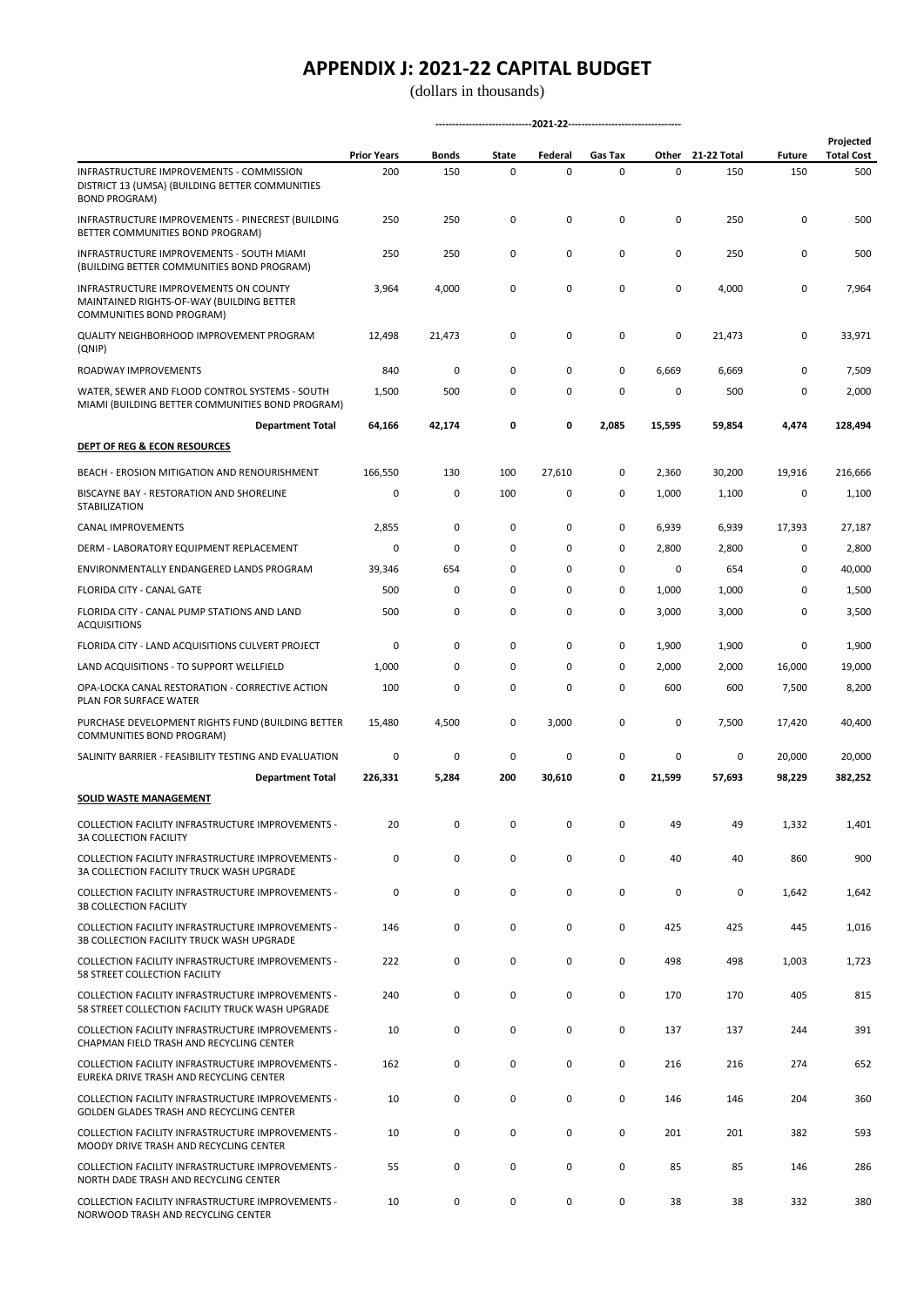|                                                                                                     | <b>Prior Years</b> | <b>Bonds</b> | State | Federal     | Gas Tax |       | Other 21-22 Total | <b>Future</b> | Projected<br><b>Total Cost</b> |  |
|-----------------------------------------------------------------------------------------------------|--------------------|--------------|-------|-------------|---------|-------|-------------------|---------------|--------------------------------|--|
| COLLECTION FACILITY INFRASTRUCTURE IMPROVEMENTS -<br>PALM SPRING TRASH AND RECYCLING CENTER         | 61                 | 0            | 0     | $\mathsf 0$ | 0       | 47    | 47                | 447           | 555                            |  |
| COLLECTION FACILITY INFRASTRUCTURE IMPROVEMENTS -<br>RICHMOND HEIGHTS TRASH AND RECYCLING CENTER    | 10                 | 0            | 0     | 0           | 0       | 41    | 41                | 433           | 484                            |  |
| COLLECTION FACILITY INFRASTRUCTURE IMPROVEMENTS -<br>SNAPPER CREEK TRASH AND RECYCLING CENTER       | 687                | 0            | 0     | 0           | 0       | 393   | 393               | 417           | 1,497                          |  |
| COLLECTION FACILITY INFRASTRUCTURE IMPROVEMENTS -<br>SOUTH MIAMI HEIGHTS TRASH AND RECYCLING CENTER | 76                 | 0            | 0     | 0           | 0       | 80    | 80                | 373           | 529                            |  |
| COLLECTION FACILITY INFRASTRUCTURE IMPROVEMENTS -<br>SUNSET KENDALL TRASH AND RECYCLING CENTER      | 94                 | 0            | 0     | 0           | 0       | 16    | 16                | 240           | 350                            |  |
| COLLECTION FACILITY INFRASTRUCTURE IMPROVEMENTS -<br>WEST LITTLE RIVER TRASH AND RECYCLING CENTER   | 169                | 0            | 0     | 0           | 0       | 37    | 37                | 362           | 568                            |  |
| COLLECTION FACILITY INFRASTRUCTURE IMPROVEMENTS -<br>WEST PERRINE TRASH AND RECYCLING CENTER        | 162                | 0            | 0     | 0           | 0       | 79    | 79                | 333           | 574                            |  |
| DISPOSAL FACILITY INFRASTRUCTURE IMPROVEMENTS - 58<br>STREET HOME CHEMICAL COLLECTION CENTER        | 1,312              | 0            | 0     | 0           | 0       | 2,621 | 2,621             | 278           | 4,211                          |  |
| DISPOSAL FACILITY INFRASTRUCTURE IMPROVEMENTS - 58<br>STREET LANDFILL ACCESS ROAD                   | 498                | 0            | 0     | 0           | 0       | 0     | $\mathsf 0$       | 202           | 700                            |  |
| DISPOSAL FACILITY INFRASTRUCTURE IMPROVEMENTS -<br><b>BACKUP POWER GENERATORS</b>                   | 963                | 0            | 0     | 0           | 0       | 265   | 265               | 3,517         | 4,745                          |  |
| DISPOSAL FACILITY INFRASTRUCTURE IMPROVEMENTS -<br><b>CENTRAL TRANSFER STATION</b>                  | 13                 | 0            | 0     | 0           | 0       | 176   | 176               | 352           | 541                            |  |
| DISPOSAL FACILITY INFRASTRUCTURE IMPROVEMENTS -<br>CENTRAL TRANSFER STATION BUILDING UPGRADE        | 218                | 0            | 0     | 0           | 0       | 167   | 167               | 738           | 1,123                          |  |
| DISPOSAL FACILITY INFRASTRUCTURE IMPROVEMENTS -<br>CENTRAL TRANSFER STATION EQUIPMENT               | 0                  | 0            | 0     | 0           | 0       | 50    | 50                | 9,080         | 9,130                          |  |
| DISPOSAL FACILITY INFRASTRUCTURE IMPROVEMENTS -<br>CENTRAL TRANSFER STATION TIP FLOOR               | 355                | 0            | 0     | 0           | 0       | 272   | 272               | 2,275         | 2,902                          |  |
| DISPOSAL FACILITY INFRASTRUCTURE IMPROVEMENTS -<br><b>FUTURE PROJECTS</b>                           | 0                  | 0            | 0     | 0           | 0       | 0     | 0                 | 810           | 810                            |  |
| DISPOSAL FACILITY INFRASTRUCTURE IMPROVEMENTS -<br>NORTH DADE LANDFILL                              | 190                | 0            | 0     | 0           | 0       | 0     | 0                 | 190           | 380                            |  |
| DISPOSAL FACILITY INFRASTRUCTURE IMPROVEMENTS -<br>NORTH DADE LANDFILL ACCESS ROAD                  | 0                  | 0            | 0     | 0           | 0       | 40    | 40                | 460           | 500                            |  |
| DISPOSAL FACILITY INFRASTRUCTURE IMPROVEMENTS -<br>NORTH DADE LANDFILL SCALE HOUSE                  | 428                | 0            | 0     | 0           | 0       | 0     | 0                 | 334           | 762                            |  |
| DISPOSAL FACILITY INFRASTRUCTURE IMPROVEMENTS -<br>NORTHEAST TRANSFER STATION                       | 154                | 0            | 0     | 0           | 0       | 1,555 | 1,555             | 2,175         | 3,884                          |  |
| DISPOSAL FACILITY INFRASTRUCTURE IMPROVEMENTS -<br>NORTHEAST TRANSFER STATION BUILDING UPGRADE      | 449                | 0            | 0     | $\mathsf 0$ | 0       | 477   | 477               | 1,909         | 2,835                          |  |
| DISPOSAL FACILITY INFRASTRUCTURE IMPROVEMENTS -<br>NORTHEAST TRANSFER STATION EQUIPMENT             | 431                | $\mathsf 0$  | 0     | 0           | 0       | 72    | 72                | 6,208         | 6,711                          |  |
| DISPOSAL FACILITY INFRASTRUCTURE IMPROVEMENTS -<br>NORTHEAST TRANSFER STATION TIPPING FLOOR         | 44                 | $\mathsf 0$  | 0     | 0           | 0       | 356   | 356               | 1,820         | 2,220                          |  |
| DISPOSAL FACILITY INFRASTRUCTURE IMPROVEMENTS -<br><b>RESOURCES RECOVERY</b>                        | 15,110             | 0            | 0     | 0           | 0       | 535   | 535               | 37,340        | 52,985                         |  |
| DISPOSAL FACILITY INFRASTRUCTURE IMPROVEMENTS -<br>SOUTH DADE LANDFILL                              | 63                 | $\mathsf 0$  | 0     | $\mathsf 0$ | 0       | 29    | 29                | 702           | 794                            |  |
| DISPOSAL FACILITY INFRASTRUCTURE IMPROVEMENTS -<br>SOUTH DADE LANDFILL ACCESS ROAD                  | 0                  | $\mathsf 0$  | 0     | 0           | 0       | 1,810 | 1,810             | 757           | 2,567                          |  |
| DISPOSAL FACILITY INFRASTRUCTURE IMPROVEMENTS -<br>SOUTH DADE LANDFILL SCALEHOUSE                   | 613                | 0            | 0     | 0           | 0       | 144   | 144               | 798           | 1,555                          |  |
| DISPOSAL FACILITY INFRASTRUCTURE IMPROVEMENTS -<br>SOUTH DADE LANDFILL TIP FLOOR                    | 2,666              | 0            | 0     | $\mathsf 0$ | 0       | 320   | 320               | 1,439         | 4,425                          |  |
| DISPOSAL FACILITY INFRASTRUCTURE IMPROVEMENTS -<br><b>WEST TRANSFER STATION</b>                     | 79                 | 0            | 0     | 0           | 0       | 0     | 0                 | 1,770         | 1,849                          |  |
| DISPOSAL FACILITY INFRASTRUCTURE IMPROVEMENTS -<br>WEST TRANSFER STATION BUILDING UPGRADE           | 414                | $\mathsf 0$  | 0     | 0           | 0       | 1,557 | 1,557             | 1,120         | 3,091                          |  |
| DISPOSAL FACILITY INFRASTRUCTURE IMPROVEMENTS -<br>WEST TRANSFER STATION EQUIPMENT                  | 218                | 0            | 0     | 0           | 0       | 291   | 291               | 1,625         | 2,134                          |  |
| DISPOSAL FACILITY INFRASTRUCTURE IMPROVEMENTS -<br>WEST TRANSFER STATION TIP FLOOR                  | 542                | 0            | 0     | 0           | 0       | 0     | 0                 | 3,304         | 3,846                          |  |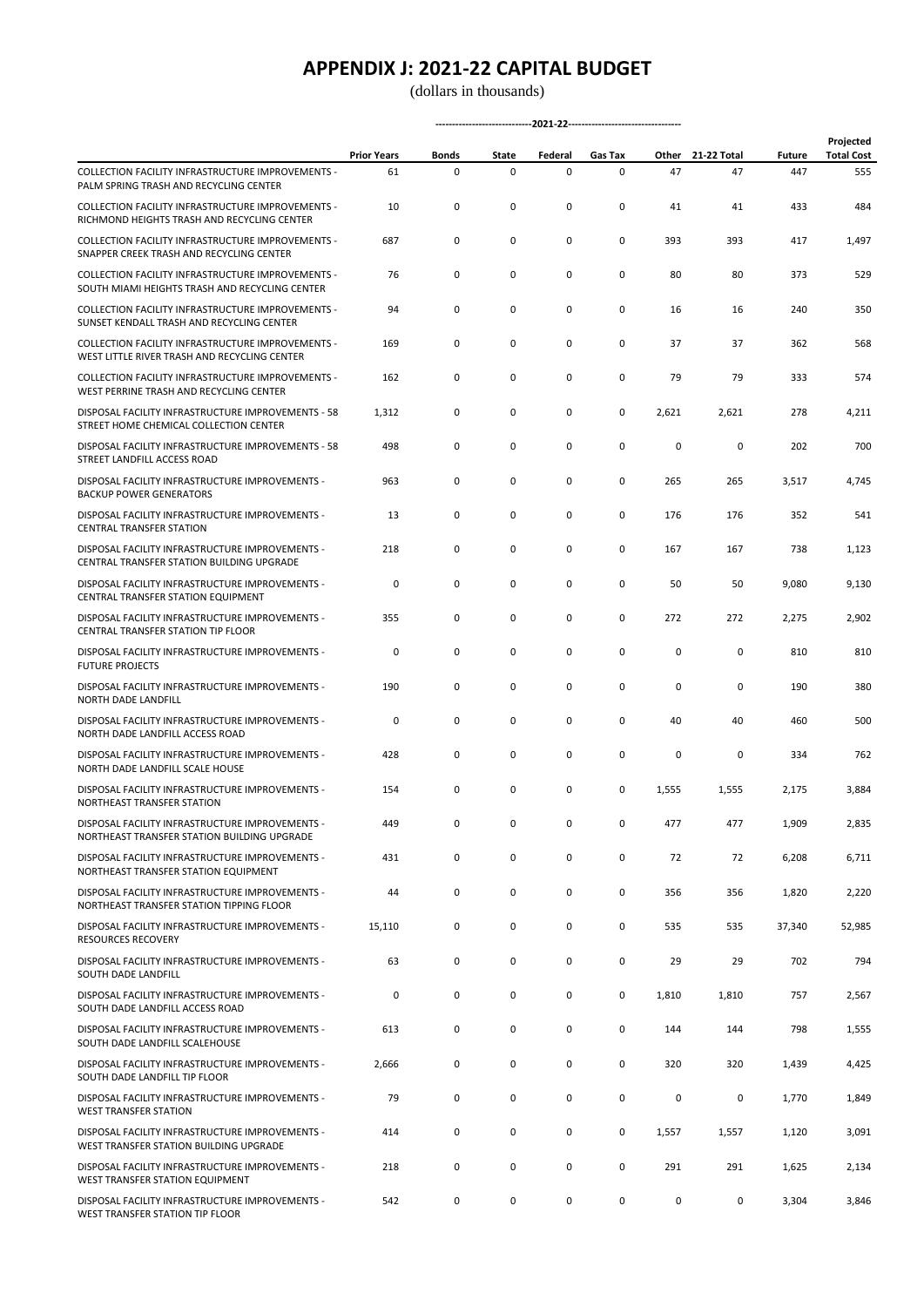(dollars in thousands)

|                                                                                                                         | <b>Prior Years</b> | Bonds       | State | Federal     | Gas Tax | Other     | 21-22 Total | <b>Future</b> | Projected<br><b>Total Cost</b> |
|-------------------------------------------------------------------------------------------------------------------------|--------------------|-------------|-------|-------------|---------|-----------|-------------|---------------|--------------------------------|
| ENVIRONMENTAL IMPROVEMENTS - NORTH DADE<br>LANDFILL GAS MANAGEMENT SYSTEM                                               | 2,647              | $\mathsf 0$ | 0     | $\mathsf 0$ | 0       | 818       | 818         | 0             | 3,465                          |
| ENVIRONMENTAL IMPROVEMENTS - NORTH DADE<br>LANDFILL GROUNDWATER AND MONITORING WELLS                                    | 0                  | 0           | 0     | 0           | 0       | 0         | 0           | 288           | 288                            |
| <b>ENVIRONMENTAL IMPROVEMENTS - RESOURCES RECOVERY</b><br><b>ASH LANDFILL</b>                                           | 0                  | 0           | 0     | 0           | 0       | 0         | 0           | 216           | 216                            |
| ENVIRONMENTAL IMPROVEMENTS - SOUTH DADE LANDFILL<br>GAS COLLECTION AND CONTROL SYSTEM                                   | 4,412              | 0           | 0     | 0           | 0       | 847       | 847         | 2,715         | 7,974                          |
| ENVIRONMENTAL IMPROVEMENTS - SOUTH DADE LANDFILL<br><b>GROUNDWATER</b>                                                  | 0                  | 0           | 0     | 0           | 0       | 0         | 0           | 453           | 453                            |
| ENVIRONMENTAL IMPROVEMENTS - SOUTH DADE LANDFILL<br><b>SBR SYSTEM</b>                                                   | 123                | 0           | 0     | 0           | 0       | 451       | 451         | 2,281         | 2,855                          |
| ENVIRONMENTAL IMPROVEMENTS - SOUTH DADE LANDFILL<br>STORMWATER SYSTEM                                                   | 55                 | 0           | 0     | 0           | 0       | 488       | 488         | 0             | 543                            |
| LAND ACQUISITION - NORTH DADE LANDFILL                                                                                  | 1                  | 0           | 0     | 0           | 0       | 195       | 195         | 6,400         | 6,596                          |
| LAND ACQUISITION - SOUTH DADE LANDFILL                                                                                  | 8                  | 0           | 0     | 0           | 0       | 130       | 130         | 5,000         | 5,138                          |
| LANDFILL CONSTRUCTION, CLOSURE AND REMEDIATION -<br><b>FUTURE PROJECTS</b>                                              | 0                  | 0           | 0     | 0           | 0       | 0         | 0           | 110,951       | 110,951                        |
| LANDFILL CONSTRUCTION, CLOSURE AND REMEDIATION -<br>MIAMI GARDENS LANDFILL                                              | 101                | 0           | 0     | 0           | 0       | 3,456     | 3,456       | 0             | 3,557                          |
| LANDFILL CONSTRUCTION, CLOSURE AND REMEDIATION -<br>MUNISPORT LANDFILL                                                  | 31,738             | 1,500       | 0     | 0           | 0       | 0         | 1,500       | 2,127         | 35,365                         |
| LANDFILL CONSTRUCTION, CLOSURE AND REMEDIATION -<br>NORTH DADE LANDFILL VERTICAL EXPANSION                              | 120                | 0           | 0     | 0           | 0       | 230       | 230         | 100           | 450                            |
| LANDFILL CONSTRUCTION, CLOSURE AND REMEDIATION -<br>SOUTH DADE LANDFILL CELL 4                                          | 1                  | 0           | 0     | 0           | 0       | 225       | 225         | 15,040        | 15,266                         |
| LANDFILL CONSTRUCTION, CLOSURE AND REMEDIATION -<br>SOUTH DADE LANDFILL HORIZONTAL EXPANSION                            | 0                  | 0           | 0     | 0           | 0       | 0         | 0           | 760           | 760                            |
| LANDFILL CONSTRUCTION, CLOSURE AND REMEDIATION -<br>VIRGINIA KEY LANDFILL                                               | 5,601              | 1,940       | 0     | 0           | 0       | 0         | 1,940       | 38,460        | 46,001                         |
| LONG TERM FUTURE PROJECTS - NEW TRANSFER STATION<br>(NORTHEAST)                                                         | 0                  | 0           | 0     | 0           | 0       | 0         | 0           | 44,925        | 44,925                         |
| LONG TERM FUTURE PROJECTS - NEW TRANSFER STATION<br>(SOUTH DADE)                                                        | 0                  | 0           | 0     | 0           | 0       | 0         | 0           | 70,950        | 70,950                         |
| MOSQUITO CONTROL AND HABITAT MANAGEMENT<br><b>BUILDING</b>                                                              | 0                  | 470         | 0     | 0           | 0       | 0         | 470         | 7,100         | 7,570                          |
| <b>Department Total</b>                                                                                                 | 71,710             | 3,910       | 0     | 0           | 0       | 20,275    | 24,185      | 396,843       | 492.738                        |
| <b>TRANSPORTATION &amp; PUBLIC WORKS</b>                                                                                |                    |             |       |             |         |           |             |               |                                |
| DRAINAGE IMPROVEMENTS (BUILDING BETTER<br>COMMUNITIES BOND PROGRAM)                                                     | 88,609             | 2,528       | 0     | $\mathsf 0$ | 0       | 0         | 2,528       | 3,960         | 95,096                         |
| DRAINAGE IMPROVEMENTS - COUNTY MAINTAINED ROADS                                                                         | 13,691             | 0           | 0     | 731         | 0       | 9,751     | 10,482      | 46,705        | 70,879                         |
| NEIGHBORHOOD INFRASTRUCTURE IMPROVEMENTS                                                                                | 79,411             | 4,274       | 0     | 0           | 0       | 0         | 4,274       | 7,740         | 91,425                         |
| SW 87 AVE BRIDGE OVER CANAL C-100                                                                                       | 0                  | 0           | 0     | 0           | 0       | 170       | 170         | 3,140         | 3,310                          |
| <b>Department Total</b>                                                                                                 | 181,711            | 6,802       | 0     | 731         | 0       | 9,921     | 17,454      | 61,545        | 260,710                        |
| <b>WATER AND SEWER</b>                                                                                                  |                    |             |       |             |         |           |             |               |                                |
| COMMERCIAL AND INDUSTRIAL CORRIDORS - EXTENSION<br>OF SEWER SYSTEM (BUILDING BETTER COMMUNITIES<br><b>BOND PROGRAM)</b> | 27,202             | 18,500      | 0     | $\mathsf 0$ | 0       | 0         | 18,500      | 80,298        | 126,000                        |
| LIFT STATIONS - UPGRADES AND STRUCTURAL<br><b>IMPROVEMENTS</b>                                                          | 7,673              | 0           | 0     | 0           | 0       | 4,603     | 4,603       | 21,001        | 33,277                         |
| PEAK FLOW MANAGEMENT - FACILITIES                                                                                       | 18,065             | 8,076       | 0     | $\mathsf 0$ | 0       | $\pmb{0}$ | 8,076       | 18,130        | 44,271                         |
| PEAK FLOW MANAGEMENT - FLOW REDUCTION PROGRAM<br>(FRP)                                                                  | 63,396             | 13,565      | 0     | 0           | 0       | 0         | 13,565      | 109,165       | 186,126                        |
| PEAK FLOW MANAGEMENT - SOUTH DISTRICT EXPANSION                                                                         | 122,568            | 4,300       | 0     | $\mathsf 0$ | 0       | 46,928    | 51,228      | 520,907       | 694,703                        |
| PUMP STATIONS - GENERATORS AND MISCELLANEOUS<br><b>UPGRADES</b>                                                         | 5,236              | 2,456       | 0     | 0           | 0       | 0         | 2,456       | 19,788        | 27,480                         |
| PUMP STATIONS - IMPROVEMENT PROGRAM                                                                                     | 61,507             | 8,624       | 0     | 0           | 0       | $\pmb{0}$ | 8,624       | 22,086        | 92,218                         |
| PUMP STATIONS - RESILIENCE PROGRAM (PSRP)                                                                               | 22,145             | 17,829      | 0     | 0           | 0       | 219       | 18,048      | 225,080       | 265,272                        |
| PUMP STATIONS - SEWER SYSTEMS CONSENT DECREE<br><b>PROJECTS</b>                                                         | 107,050            | 8,316       | 0     | 0           | 0       | 0         | 8,316       | 219           | 115,585                        |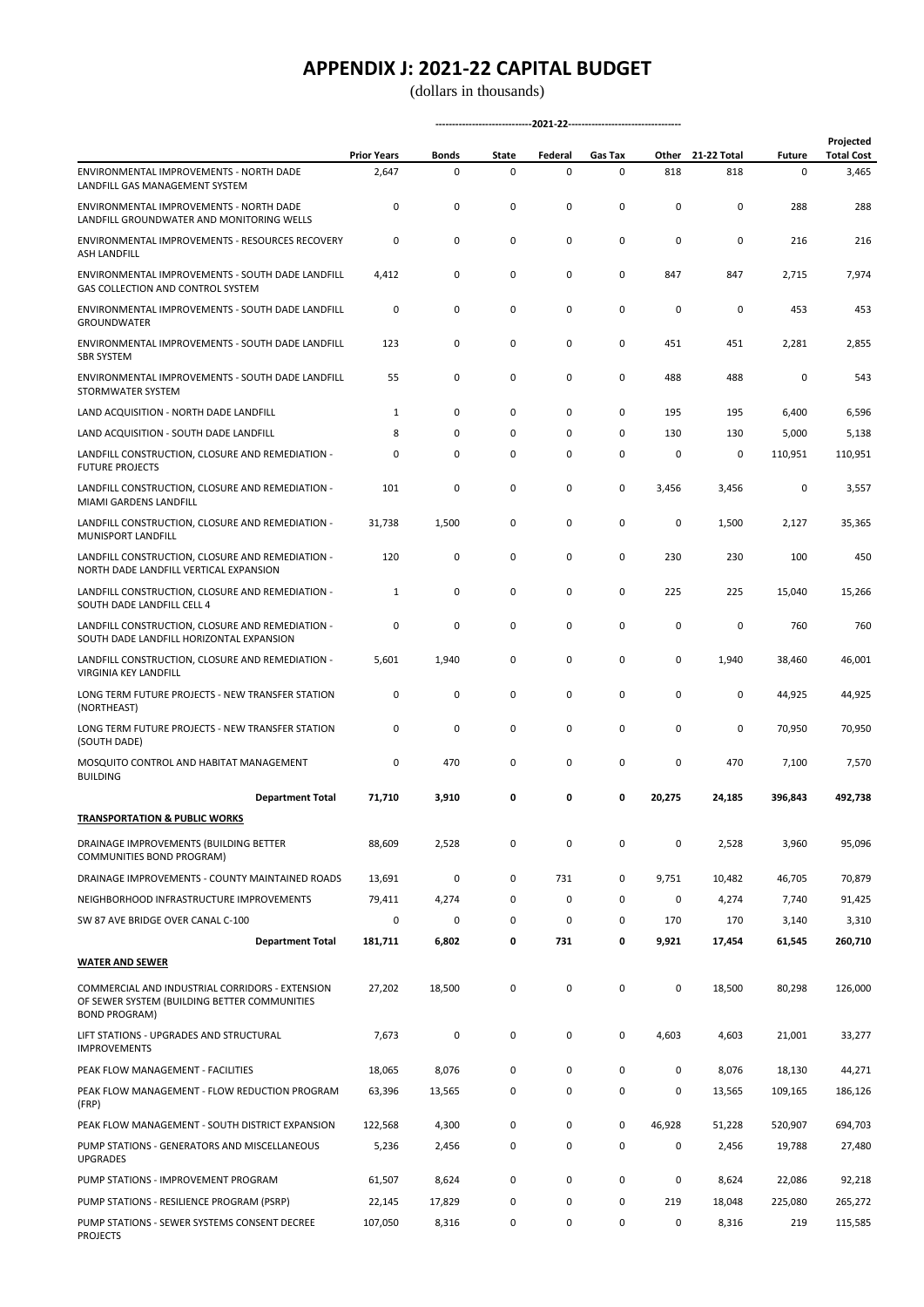(dollars in thousands)

|                                                                                        | <b>Prior Years</b> | Bonds   | State       | Federal     | Gas Tax     |        | Other 21-22 Total | <b>Future</b> | Projected<br><b>Total Cost</b> |
|----------------------------------------------------------------------------------------|--------------------|---------|-------------|-------------|-------------|--------|-------------------|---------------|--------------------------------|
| SANITARY SEWER SYSTEM - EXTENSION                                                      | 24,360             | 0       | 0           | $\mathsf 0$ | 0           | 12,197 | 12,197            | 35,000        | 71,557                         |
| SANITARY SEWER SYSTEM - IMPROVEMENTS                                                   | 538                | 0       | 0           | 0           | 0           | 250    | 250               | 1,250         | 2,038                          |
| WASTEWATER - CENTRAL MIAMI-DADE TRANSMISSION<br>MAINS AND PUMP STATION IMPROVEMENTS    | 20,558             | 11,502  | 0           | 0           | 0           | 1,000  | 12,502            | 82,178        | 115,237                        |
| WASTEWATER - COLLECTION AND TRANSMISSION LINES<br><b>CONSENT DECREE PROJECTS</b>       | 78,812             | 11,624  | 0           | 0           | 0           | 0      | 11,624            | 5,867         | 96,303                         |
| WASTEWATER - EQUIPMENT                                                                 | 55,609             | 0       | 0           | 0           | 0           | 8,256  | 8,256             | 74,000        | 137,865                        |
| WASTEWATER - NORTH MIAMI-DADE TRANSMISSION<br>MAINS AND PUMP STATIONS IMPROVEMENTS     | 30,103             | 32,489  | 0           | 0           | 0           | 3,118  | 35,607            | 165,052       | 230,762                        |
| <b>WASTEWATER - OUTFALL LEGISLATION</b>                                                | 163,653            | 63,913  | 0           | 0           | 0           | 6,103  | 70,016            | 1,203,501     | 1,437,170                      |
| WASTEWATER - PIPES AND INFRASTRUCTURE PROJECTS                                         | 7,111              | 0       | 0           | 0           | 0           | 3,000  | 3,000             | 18,000        | 28,111                         |
| WASTEWATER - REGIONAL GENERAL MAINTENANCE AND<br>OFFICE FACILITIES                     | 3,259              | 300     | 0           | 0           | 0           | 0      | 300               | 122,986       | 126,545                        |
| WASTEWATER - SOUTH DISTRICT TRANSMISSION MAINS<br>AND PUMP STATIONS IMPROVEMENTS       | 100                | 2,299   | 0           | 0           | 0           | 0      | 2,299             | 18,121        | 20,520                         |
| WASTEWATER - SYSTEM MAINTENANCE AND UPGRADES                                           | 35,414             | 0       | 0           | 0           | 0           | 18,135 | 18,135            | 87,000        | 140,548                        |
| WASTEWATER - TELEMETERING SYSTEM                                                       | 1,431              | 0       | $\mathbf 0$ | 0           | 0           | 500    | 500               | 6,121         | 8,052                          |
| WASTEWATER TREATMENT PLANT - CENTRAL DISTRICT<br><b>UPGRADES</b>                       | 6,252              | 14,326  | 0           | 0           | 0           | 0      | 14,326            | 218,022       | 238,600                        |
| WASTEWATER TREATMENT PLANT - NORTH DISTRICT<br><b>UPGRADES</b>                         | 4,487              | 7,055   | 0           | 0           | 0           | 0      | 7,055             | 156,232       | 167,774                        |
| WASTEWATER TREATMENT PLANT - SOUTH DISTRICT<br><b>EXPANSION (PHASE 3)</b>              | 6,047              | 3,500   | 0           | 0           | 0           | 0      | 3,500             | 700           | 10,247                         |
| WASTEWATER TREATMENT PLANT - SOUTH DISTRICT<br><b>UPGRADES</b>                         | 1,468              | 2,941   | 0           | 0           | 0           | 398    | 3,339             | 73,605        | 78,411                         |
| WASTEWATER TREATMENT PLANTS - CONSENT DECREE<br><b>PROJECTS</b>                        | 718,052            | 190,116 | 0           | 0           | 0           | 3,544  | 193,660           | 423,056       | 1,334,769                      |
| WASTEWATER TREATMENT PLANTS - MISCELLANEOUS<br><b>UPGRADES</b>                         | 2,160              | 2,482   | 0           | 0           | 0           | 0      | 2,482             | 0             | 4,642                          |
| WASTEWATER TREATMENT PLANTS - REPLACEMENT AND<br>RENOVATION                            | 52,134             | 0       | 0           | 0           | 0           | 19,230 | 19,230            | 54,000        | 125,364                        |
| WASTEWATER - INFRASTRUCTURE IMPROVEMENTS<br>(BUILDING BETTER COMMUNITIES BOND PROGRAM) | 0                  | 5,000   | 0           | 0           | $\mathsf 0$ | 0      | 5,000             | 10,000        | 15,000                         |
| WATER - CENTRAL MIAMI-DADE TRANSMISSION MAINS<br><b>IMPROVEMENTS</b>                   | 266                | 254     | 0           | 0           | 0           | 0      | 254               | 10,191        | 10,711                         |
| WATER - DISTRIBUTION SYSTEM EXTENSION<br><b>ENHANCEMENTS</b>                           | 90,677             | 4,702   | 0           | 0           | 0           | 10,968 | 15,670            | 60,395        | 166,742                        |
| WATER - EQUIPMENT                                                                      | 34,316             | 2,500   | 0           | 0           | 0           | 9,093  | 11,593            | 179,501       | 225,410                        |
| WATER - FIRE HYDRANT INSTALLATION                                                      | 2,753              | 0       | 0           | 0           | 0           | 2,500  | 2,500             | 15,000        | 20,253                         |
| WATER - MAIN EXTENSIONS                                                                | 1,166              | 0       | 0           | 0           | $\mathsf 0$ | 200    | 200               | 1,000         | 2,366                          |
| WATER - MIAMI SPRINGS CONSTRUCTION FUND                                                | 12,800             | 0       | 0           | 0           | 0           | 508    | 508               | 0             | 13,308                         |
| WATER - NORTH MIAMI-DADE TRANSMISSION MAIN<br><b>IMPROVEMENTS</b>                      | 29,450             | 10,827  | 0           | 0           | $\mathsf 0$ | 500    | 11,327            | 41,781        | 82,558                         |
| WATER - PIPES AND INFRASTRUCTURE PROJECTS                                              | 44,982             | 12,346  | 0           | 0           | 0           | 3,000  | 15,346            | 20,492        | 80,820                         |
| WATER - REGIONAL GENERAL MAINTENANCE AND OFFICE<br><b>FACILITIES</b>                   | 396                | 0       | 0           | 0           | 0           | 0      | 0                 | 48,018        | 48,414                         |
| WATER - SAFE DRINKING WATER ACT MODIFICATIONS                                          | 8,816              | 3,937   | 0           | 0           | 0           | 161    | 4,098             | 118,344       | 131,258                        |
| WATER - SMALL DIAMETER WATER MAINS REPLACEMENT<br>PROGRAM                              | 69,410             | 19,822  | 0           | 0           | 0           | 687    | 20,509            | 240,712       | 330,631                        |
| WATER - SOUTH MIAMI-DADE TRANSMISSION MAINS<br><b>IMPROVEMENTS</b>                     | 429                | 400     | 0           | 0           | $\mathsf 0$ | 0      | 400               | 4,334         | 5,163                          |
| WATER - SYSTEM MAINTENANCE AND UPGRADES                                                | 37,188             | 0       | 0           | 0           | 0           | 21,836 | 21,836            | 131,669       | 190,693                        |
| WATER - TELEMETERING SYSTEM ENHANCEMENTS                                               | 2,002              | 0       | 0           | 0           | 0           | 0      | 0                 | 6,337         | 8,339                          |
| WATER TREATMENT PLANT - ALEXANDER ORR, JR.<br><b>EXPANSION</b>                         | 25,891             | 17,398  | 0           | 0           | 0           | 0      | 17,398            | 89,608        | 132,897                        |
| WATER TREATMENT PLANT - FLORIDIAN REVERSE OSMOSIS                                      | 7,473              | 0       | 0           | 0           | $\mathsf 0$ | 510    | 510               | 0             | 7,983                          |
| WATER TREATMENT PLANT - HIALEAH/PRESTON<br><b>IMPROVEMENTS</b>                         | 24,249             | 20,772  | 0           | 0           | 0           | 1,688  | 22,460            | 16,050        | 62,760                         |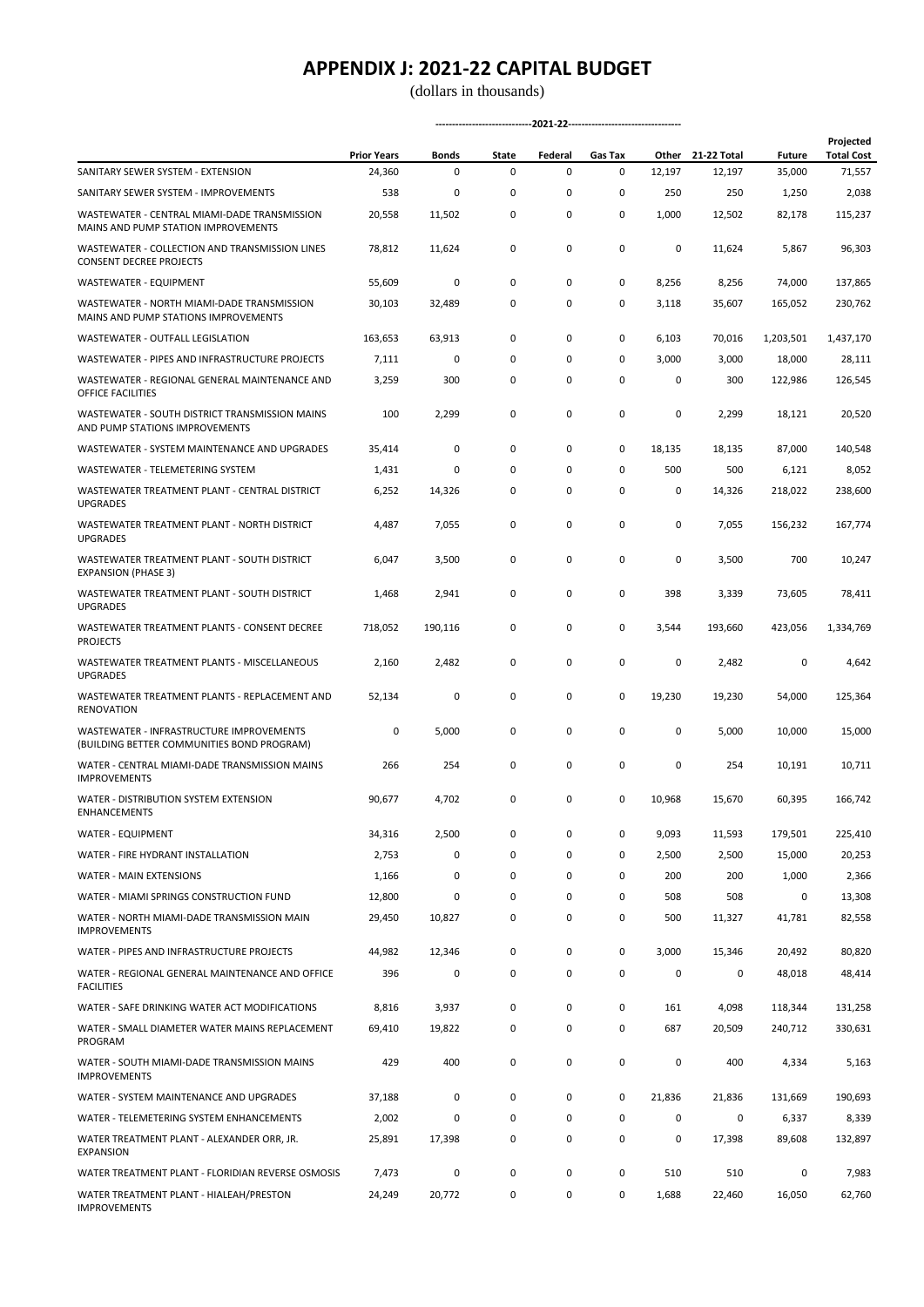(dollars in thousands)

**-----------------------------2021-22----------------------------------**

|                                                                                                                                        | <b>Prior Years</b> | Bonds   | State | Federal | Gas Tax |         | Other 21-22 Total | <b>Future</b> | Projected<br><b>Total Cost</b> |
|----------------------------------------------------------------------------------------------------------------------------------------|--------------------|---------|-------|---------|---------|---------|-------------------|---------------|--------------------------------|
| WATER TREATMENT PLANT - REPLACEMENT AND<br><b>RENOVATIONS</b>                                                                          | 24,458             | 0       | 0     | 0       | 0       | 17,000  | 17,000            | 42,000        | 83,458                         |
| <b>Department Total</b>                                                                                                                | 2,063,110          | 522,171 | 0     | 0       | 0       | 196,131 | 718,302           | 4,796,798     | 7,578,210                      |
| <b>Strategic Area Total</b>                                                                                                            | 2,607,633          | 585,079 | 200   | 31,341  | 2,085   | 263,521 | 882,226           | 5,360,250     | 8,850,109                      |
| <b>Health and Society</b>                                                                                                              |                    |         |       |         |         |         |                   |               |                                |
| <b>COMM.ACTION &amp; HUMAN SRVC. DPT.</b>                                                                                              |                    |         |       |         |         |         |                   |               |                                |
| CASA FAMILIA COMMUNITY CENTER (BUILDING BETTER<br>COMMUNITIES BOND PROGRAM)                                                            | 1,000              | 2,500   | 0     | 0       | 0       | 0       | 2,500             | 0             | 3,500                          |
| INFRASTRUCTURE IMPROVEMENTS - COMMUNITY ACTION<br>AND HUMAN SERVICES FACILITIES SYSTEMWIDE                                             | 202                | 7,080   | 0     | 0       | 0       | 0       | 7,080             | 513           | 7,795                          |
| INFRASTRUCTURE IMPROVEMENTS - CULMER/OVERTOWN<br>NEIGHBORHOOD SERVICE CENTER RENOVATIONS<br>(BUILDING BETTER COMMUNITIES BOND PROGRAM) | 7,926              | 468     | 0     | 0       | 0       | 0       | 468               | 0             | 8,394                          |
| INFRASTRUCTURE IMPROVEMENTS - KENDALL COTTAGES<br>COMPLEX REFURBISHMENT (BUILDING BETTER<br>COMMUNITIES BOND PROGRAM)                  | 3,000              | 1,000   | 0     | 0       | 0       | 0       | 1,000             | 0             | 4,000                          |
| INFRASTRUCTURE IMPROVEMENTS - NEW DIRECTIONS -<br>RESIDENTIAL REHABILITATIVE SERVICES                                                  | 1,166              | 1,566   | 0     | 0       | 0       | 0       | 1,566             | 14,768        | 17,500                         |
| INN TRANSITION FACILITY - NORTH                                                                                                        | 0                  | 2,500   | 0     | 0       | 0       | 0       | 2,500             | 0             | 2,500                          |
| NEW WYNWOOD/ALLAPATTAH REGIONAL NEIGHBORHOOD<br>SERVICE CENTER (BUILDING BETTER COMMUNITIES BOND<br>PROGRAM)                           | 1,900              | 500     | 0     | 0       | 0       | 0       | 500               | 12,600        | 15,000                         |
| <b>Department Total</b>                                                                                                                | 15,194             | 15,614  | 0     | 0       | 0       | 0       | 15,614            | 27,881        | 58,689                         |
| <b>INTERNAL SERVICES</b>                                                                                                               |                    |         |       |         |         |         |                   |               |                                |
| CAROL GLASSMAN DONALDSON CENTER                                                                                                        | 267                | 500     | 0     | 0       | 0       | 0       | 500               | 0             | 767                            |
| DISTRICT 01 PRESERVATION OF AFFORDABLE HOUSING AND<br><b>EXPANSION OF HOME OWNERSHIP</b>                                               | 10,068             | 262     | 0     | 0       | 0       | 0       | 262               | 262           | 10,592                         |
| DISTRICT 02 PRESERVATION OF AFFORDABLE HOUSING AND<br><b>EXPANSION OF HOME OWNERSHIP</b>                                               | 10,500             | 0       | 0     | 0       | 0       | 0       | 0                 | 92            | 10,592                         |
| DISTRICT 05 PRESERVATION OF AFFORDABLE HOUSING AND<br>EXPANSION OF HOME OWNERSHIP                                                      | 9,617              | 0       | 0     | 0       | 0       | 0       | 0                 | 975           | 10,592                         |
| DISTRICT 06 PRESERVATION OF AFFORDABLE HOUSING AND<br>EXPANSION OF HOME OWNERSHIP                                                      | 5,000              | 2,796   | 0     | 0       | 0       | 0       | 2,796             | 2,796         | 10,592                         |
| DISTRICT 09 PRESERVATION OF AFFORDABLE HOUSING AND<br><b>EXPANSION OF HOME OWNERSHIP</b>                                               | 9,250              | 1,233   | 0     | 0       | 0       | 0       | 1,233             | 109           | 10,592                         |
| DISTRICT 10 PRESERVATION OF AFFORDABLE HOUSING AND<br><b>EXPANSION OF HOME OWNERSHIP</b>                                               | 3,037              | 2,000   | 0     | 0       | 0       | 0       | 2,000             | 5,555         | 10,592                         |
| DISTRICT 12 PRESERVATION OF AFFORDABLE HOUSING AND<br>EXPANSION OF HOME OWNERSHIP                                                      | 10,040             | 0       | 0     | 0       | 0       | 0       | 0                 | 552           | 10,592                         |
| DISTRICT 13 PRESERVATION OF AFFORDABLE HOUSING AND<br>EXPANSION OF HOME OWNERSHIP                                                      | 5,196              | 1,000   | 0     | 0       | 0       | 0       | 1,000             | 4,396         | 10,592                         |
| <b>Department Total</b>                                                                                                                | 62,975             | 7,791   | 0     | 0       | 0       | 0       | 7,791             | 14,737        | 85,503                         |
| <b>NON-DEPARTMENTAL</b>                                                                                                                |                    |         |       |         |         |         |                   |               |                                |
| DEBT SERVICE - BUSES FOR COMMUNITY ACTION AND<br>HUMAN SERVICES (CAPITAL ASSET SERIES 2013A)                                           | 0                  | 0       | 0     | 0       | 0       | 339     | 339               | 0             | 339                            |
| DEBT SERVICE - COAST GUARD PROPERTY (CAPITAL ASSET<br><b>SERIES 2008B)</b>                                                             | 0                  | 0       | 0     | 0       | 0       | 2,688   | 2,688             | 0             | 2,688                          |
| DEBT SERVICE - PORTABLE CLASSROOMS FOR HEAD<br>START/EARLY HEAD START PROGRAMS (CAPITAL ASSET<br><b>SERIES 2013A)</b>                  | 0                  | 0       | 0     | 0       | 0       | 184     | 184               | 0             | 184                            |
| DEBT SERVICE - PORTABLE CLASSROOMS FOR HEAD<br>START/EARLY HEAD START PROGRAMS (CAPITAL ASSET<br><b>SERIES 2020D)</b>                  | 0                  | 0       | 0     | 0       | 0       | 41      | 41                | 0             | 41                             |
| DEBT SERVICE - PUBLIC HEALTH TRUST - EQUIPMENT<br>(CAPITAL ASSET ACQUISITION SERIES 2017A)                                             | 0                  | 0       | 0     | 0       | 0       | 3,329   | 3,329             | 0             | 3,329                          |
| DEBT SERVICE - PUBLIC HEALTH TRUST - INFRASTRUCTURE<br>(SUNSHINE STATES SERIES 2011A)                                                  | 0                  | 0       | 0     | 0       | 0       | 1,218   | 1,218             | 0             | 1,218                          |
| DEBT SERVICE - PUBLIC HOUSING IMPROVEMENTS (CAPITAL<br>ASSET 2016B)                                                                    | 0                  | 0       | 0     | 0       | 0       | 869     | 869               | 0             | 869                            |

0 0 0 0 0 417 417 0 417

DEBT SERVICE - PUBLIC HOUSING PROJECTS (SUNSHINE

STATE SERIES 2011A)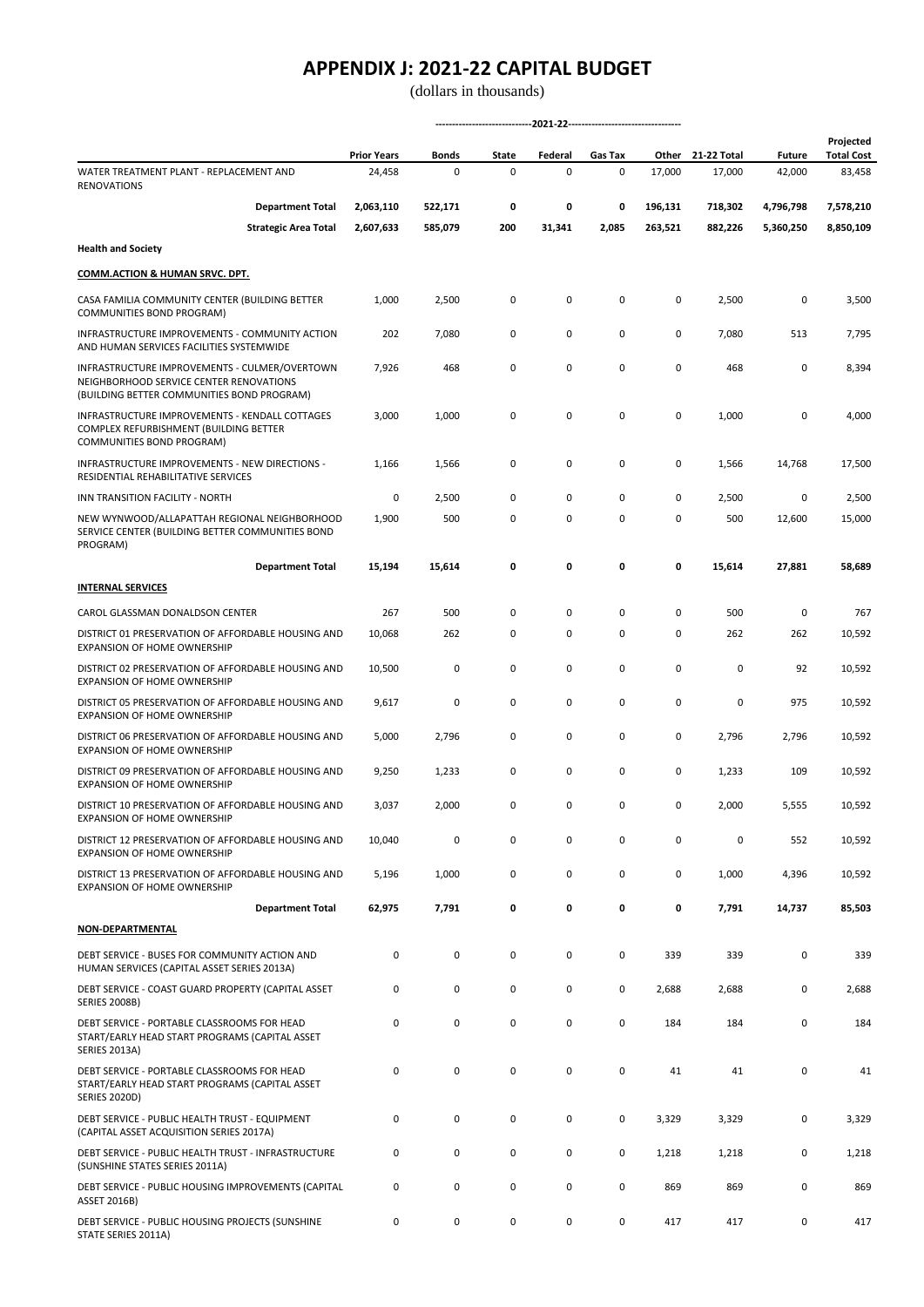|                                                                                                             | <b>Prior Years</b> | <b>Bonds</b> | State | Federal | Gas Tax     | Other       | 21-22 Total | <b>Future</b> | Projected<br><b>Total Cost</b> |  |  |
|-------------------------------------------------------------------------------------------------------------|--------------------|--------------|-------|---------|-------------|-------------|-------------|---------------|--------------------------------|--|--|
| DEBT SERVICE - SCOTT CARVER/HOPE VI (CAPITAL ASSET<br><b>SERIES 2013A)</b>                                  | 0                  | $\mathbf 0$  | 0     | 0       | 0           | 233         | 233         | 0             | 233                            |  |  |
| DEBT SERVICE - SCOTT CARVER/HOPE VI (CAPITAL ASSET<br><b>SERIES 2020D)</b>                                  | 0                  | 0            | 0     | 0       | 0           | 365         | 365         | 0             | 365                            |  |  |
| HEALTH CARE FUND (BUILDING BETTER COMMUNITIES<br><b>BOND PROGRAM)</b>                                       | 33,900             | 2,000        | 0     | 0       | 0           | 0           | 2,000       | 0             | 35,900                         |  |  |
| HOUSING FACILITIES UPGRADES AND IMPROVEMENTS<br>(BUILDING BETTER COMMUNITIES BOND PROGRAM)                  | 1,000              | 2,000        | 0     | 0       | 0           | 0           | 2,000       | 3,000         | 6,000                          |  |  |
| JACKSON HEALTH CENTER (BUILDING BETTER<br>COMMUNITIES BOND PROGRAM)                                         | 7,500              | 200          | 0     | 0       | 0           | $\mathbf 0$ | 200         | 0             | 7,700                          |  |  |
| JACKSON HEALTH SYSTEM FACILITIES UPGRADES AND<br>IMPROVEMENTS (BUILDING BETTER COMMUNITIES BOND<br>PROGRAM) | 3,313              | 1,000        | 0     | 0       | 0           | 0           | 1,000       | 0             | 4,313                          |  |  |
| JACKSON HEALTH SYSTEM SMART ROOMS (BUILDING<br>BETTER COMMUNITIES BOND PROGRAM)                             | 4,000              | 1,000        | 0     | 0       | 0           | 0           | 1,000       | 0             | 5,000                          |  |  |
| NOT-FOR-PROFIT CAPITAL FUND (BUILDING BETTER<br>COMMUNITIES BOND PROGRAM)                                   | 28,000             | 2,000        | 0     | 0       | 0           | 0           | 2,000       | 0             | 30,000                         |  |  |
| <b>Department Total</b>                                                                                     | 77,713             | 8,200        | 0     | 0       | 0           | 9,683       | 17,883      | 3,000         | 98,596                         |  |  |
| PUBLIC HOUSING & COMMUNITY DEV                                                                              |                    |              |       |         |             |             |             |               |                                |  |  |
| ARCHITECTURAL AND INSPECTION SERVICES (CAPITAL FUND<br>PROGRAMS (CFP))                                      | 4,120              | 0            | 0     | 1,100   | 0           | 0           | 1,100       | 2,651         | 7,871                          |  |  |
| HOPE VI - SCOTT HOMES HISTORICAL BUILDING                                                                   | 249                | 0            | 0     | 659     | 0           | 0           | 659         | 0             | 908                            |  |  |
| LIBERTY SQUARE AND LINCOLN GARDENS                                                                          | 33,273             | 2,540        | 2,539 | 2,713   | 0           | 0           | 7,792       | 4,935         | 46,000                         |  |  |
| NON-DWELLING STRUCTURAL IMPROVEMENTS (CAPITAL<br>FUND PROGRAM (CFP))                                        | 215                | 0            | 0     | 35      | 0           | 0           | 35          | 100           | 350                            |  |  |
| REDEVELOPMENT OF CULMER PLACE AND CULMER<br><b>GARDENS</b>                                                  | 0                  | 2,392        | 0     | 0       | 0           | 375         | 2,767       | 923           | 3,690                          |  |  |
| REDEVELOPMENT OF PUBLIC AND AFFORDABLE HOUSING                                                              | 0                  | 0            | 0     | 0       | 0           | 13,625      | 13,625      | 12,375        | 26,000                         |  |  |
| REDEVELOPMENT OF RAINBOW VILLAGE AND GWEN<br>CHERRY 23                                                      | 300                | 0            | 0     | 0       | $\mathbf 0$ | 200         | 200         | 0             | 500                            |  |  |
| SITE IMPROVEMENTS AND DWELLING STRUCTURES<br>(CAPITAL FUND PROGRAMS (CFP))                                  | 19,354             | 0            | 0     | 5,409   | 0           | $\pmb{0}$   | 5,409       | 18,274        | 43,037                         |  |  |
| <b>Department Total</b>                                                                                     | 57,510             | 4,932        | 2,539 | 9,916   | 0           | 14,200      | 31,587      | 39,258        | 128,356                        |  |  |
| <b>Strategic Area Total</b>                                                                                 | 213,393            | 36,537       | 2,539 | 9,916   | 0           | 23,883      | 72,875      | 84,876        | 371,144                        |  |  |
| <b>Economic Development</b>                                                                                 |                    |              |       |         |             |             |             |               |                                |  |  |
| <b>AVIATION</b>                                                                                             |                    |              |       |         |             |             |             |               |                                |  |  |
| <b>GENERAL AVIATION AIRPORTS SUBPROGRAM</b>                                                                 | 7,965              | 4,461        | 8,610 | 4,324   | 0           | 0           | 17,395      | 92,247        | 117,607                        |  |  |
| MIAMI INTERNATIONAL AIRPORT (MIA) - AIRFIELD/AIRSIDE<br>SUBPROGRAM                                          | 0                  | 305          | 0     | 916     | 0           | 0           | 1,221       | 77,612        | 78,833                         |  |  |
| MIAMI INTERNATIONAL AIRPORT (MIA) - CARGO AND NON-<br>TERMINAL BUILDINGS SUBPROGRAM                         | 1,777              | 6,571        | 2,991 | 0       | 0           | 0           | 9,562       | 170,762       | 182,101                        |  |  |
| MIAMI INTERNATIONAL AIRPORT (MIA) - CENTRAL BASE<br>APRON AND UTILITIES SUBPROGRAM                          | 40,310             | 4,492        | 4,239 | 43,194  | 0           | 2,709       | 54,634      | 13,538        | 108,482                        |  |  |
| MIAMI INTERNATIONAL AIRPORT (MIA) - CENTRAL<br>TERMINAL SUBPROGRAM                                          | 19,710             | 13,272       | 0     | 0       | 0           | 0           | 13,272      | 1,706,027     | 1,739,009                      |  |  |
| MIAMI INTERNATIONAL AIRPORT (MIA) - CONCOURSE E<br>SUBPROGRAM                                               | 249,699            | 33,230       | 1,012 | 0       | 0           | 0           | 34,242      | 106,352       | 390,293                        |  |  |
| MIAMI INTERNATIONAL AIRPORT (MIA) - FUEL FACILITIES<br>SUBPROGRAM                                           | 684                | 0            | 0     | 0       | 0           | 0           | 0           | 51,828        | 52,512                         |  |  |
| MIAMI INTERNATIONAL AIRPORT (MIA) - LAND<br>ACQUISITION 2020 SUBPROGRAM                                     | 0                  | 21,384       | 0     | 0       | 0           | 0           | 21,384      | 26,445        | 47,829                         |  |  |
| MIAMI INTERNATIONAL AIRPORT (MIA) - LAND<br>ACQUISITION SUBPROGRAM                                          | 15,682             | 0            | 0     | 0       | 0           | 0           | 0           | 106,489       | 122,171                        |  |  |
| MIAMI INTERNATIONAL AIRPORT (MIA) - LANDSIDE AND<br>ROADWAYS SUBPROGRAM                                     | 0                  | 0            | 0     | 0       | 0           | 0           | 0           | 29,691        | 29,691                         |  |  |
| MIAMI INTERNATIONAL AIRPORT (MIA) - MISCELLANEOUS<br>PROJECTS SUBPROGRAM                                    | 146,635            | 112,286      | 5,068 | 0       | 0           | 0           | 117,354     | 224,655       | 488,644                        |  |  |
| MIAMI INTERNATIONAL AIRPORT (MIA) - NEW PROGRAM<br>CONTINGENCY                                              | 0                  | 0            | 0     | 0       | 0           | 0           | 0           | 354,566       | 354,566                        |  |  |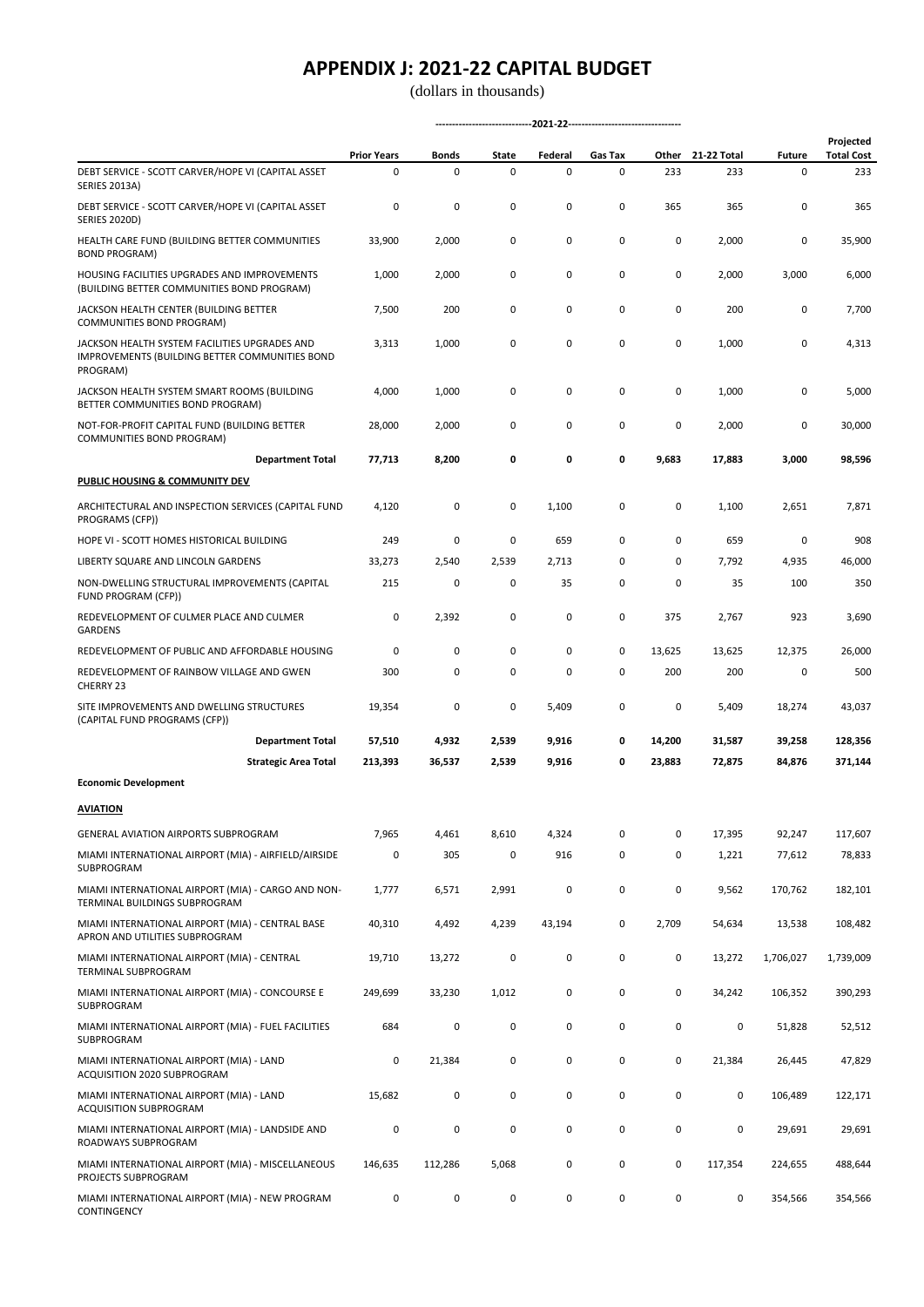|                                                                                             | <b>Prior Years</b> | Bonds   | State  | Federal     | Gas Tax |           | Other 21-22 Total |           | <b>Future</b> | Projected<br><b>Total Cost</b> |
|---------------------------------------------------------------------------------------------|--------------------|---------|--------|-------------|---------|-----------|-------------------|-----------|---------------|--------------------------------|
| MIAMI INTERNATIONAL AIRPORT (MIA) - NORTH TERMINAL<br>SUBPROGRAM                            | 2,574              | 1,214   | 0      | 0           | 0       | 4,272     | 5,486             | 581,135   | 589,195       |                                |
| MIAMI INTERNATIONAL AIRPORT (MIA) - PASSENGER<br><b>BOARDING BRIDGES SUBPROGRAM</b>         | 14,120             | 0       | 0      | 0           | 0       | 24,325    | 24,325            | 39,405    | 77,850        |                                |
| MIAMI INTERNATIONAL AIRPORT (MIA) - RESERVE<br>MAINTENANCE SUBPROGRAM                       | 70,925             | 0       | 0      | $\mathsf 0$ | 0       | 58,874    | 58,874            | 117,843   | 247,642       |                                |
| MIAMI INTERNATIONAL AIRPORT (MIA) - SOUTH TERMINAL<br><b>EXPANSION SUBPROGRAM</b>           | 213                | 17,575  | 2,295  | 0           | 0       | 0         | 19,870            | 428,810   | 448,893       |                                |
| MIAMI INTERNATIONAL AIRPORT (MIA) - SOUTH TERMINAL<br>SUBPROGRAM                            | 279,529            | 49,354  | 2,297  | 0           | 0       | 8,640     | 60,291            | 1,678     | 341,498       |                                |
| MIAMI INTERNATIONAL AIRPORT (MIA) - SUPPORT<br>PROJECTS SUBPROGRAM                          | 25,116             | 9,056   | 0      | 3,952       | 0       | 1,913     | 14,921            | 4,072     | 44,109        |                                |
| MIAMI INTERNATIONAL AIRPORT (MIA) - TERMINAL WIDE<br>ROOF SUBPROGRAM                        | 2,470              | 1,697   | 1,697  | 0           | 0       | 0         | 3,394             | 113,908   | 119,772       |                                |
| MIAMI INTERNATIONAL AIRPORT (MIA) - TERMINAL WIDE<br>SUBPROGRAM                             | 522                | 5,846   | 0      | 0           | 0       | 0         | 5,846             | 170,573   | 176,941       |                                |
| MIAMI INTERNATIONAL AIRPORT (MIA) - TERMINAL-WIDE<br><b>RESTROOMS SUBPROGRAM</b>            | 6,856              | 15,902  | 0      | 0           | 0       | 1,126     | 17,028            | 75,928    | 99,812        |                                |
| <b>Department Total</b>                                                                     | 884,787            | 296,645 | 28,209 | 52,386      | 0       | 101,859   | 479,099           | 4,493,564 | 5,857,450     |                                |
| <b>DEPT OF REG &amp; ECON RESOURCES</b>                                                     |                    |         |        |             |         |           |                   |           |               |                                |
| ECONOMIC DEVELOPMENT FUND (BUILDING BETTER<br>COMMUNITIES BOND PROGRAM)                     | 22,450             | 7,550   | 0      | 0           | 0       | 0         | 7,550             | 33,000    | 63,000        |                                |
| ECONOMIC DEVELOPMENT FUND - TARGETED URBAN<br>AREAS (TUA) (BUILDING BETTER COMMUNITIES BOND | 3,500              | 3,100   | 0      | $\mathsf 0$ | 0       | $\pmb{0}$ | 3,100             | 8,400     | 15,000        |                                |
| PROGRAM)<br><b>Department Total</b>                                                         | 25,950             | 10,650  | 0      | 0           | 0       | 0         | 10,650            | 41,400    | 78,000        |                                |
| <b>SEAPORT</b>                                                                              |                    |         |        |             |         |           |                   |           |               |                                |
| <b>BRIGHTLINE</b>                                                                           | 0                  | 0       | 0      | 0           | 0       | 0         | 0                 | 5,200     | 5,200         |                                |
| <b>CONSTRUCTION SUPERVISION</b>                                                             | 13,419             | 10,500  | 0      | 0           | 0       | 0         | 10,500            | 38,500    | 62,419        |                                |
| <b>CRUISE TERMINAL B - NEW</b>                                                              | 102,510            | 500     | 0      | 0           | 0       | 0         | 500               | 0         | 103,010       |                                |
| CRUISE TERMINAL BERTH 10 - NEW                                                              | 4,102              | 26,516  | 0      | 0           | 0       | 0         | 26,516            | 150,554   | 181,172       |                                |
| <b>CRUISE TERMINAL C</b>                                                                    | 15,403             | 2,309   | 1,000  | 0           | 0       | 0         | 3,309             | 4,800     | 23,512        |                                |
| <b>CRUISE TERMINAL F - PHASE 2</b>                                                          | 86,583             | 70,242  | 0      | 0           | 0       | 0         | 70,242            | 9,149     | 165,974       |                                |
| CRUISE TERMINAL J - IMPROVEMENTS                                                            | 6,386              | 4,356   | 0      | 0           | 0       | 0         | 4,356             | 0         | 10,742        |                                |
| CRUISE TERMINAL V - NEW                                                                     | 82,773             | 60,207  | 0      | $\mathsf 0$ | 0       | 0         | 60,207            | 196       | 143,176       |                                |
| CRUISE TERMINALS A AND AA - ROADWAYS                                                        | 18,055             | 2,586   | 2,586  | 0           | 0       | 0         | 5,172             | 9,291     | 32,518        |                                |
| CRUISE TERMINALS AA AND AAA - NEW                                                           | 15,826             | 48,496  | 0      | 0           | 0       | 0         | 48,496            | 60,372    | 124,694       |                                |
| CRUISE TERMNALS D AND E - UPGRADES                                                          | 1,760              | 5,579   | 0      | 0           | 0       | 0         | 5,579             | 5,289     | 12,628        |                                |
| FEDERAL INSPECTION FACILITY                                                                 | 226                | 1,347   | 0      | 0           | 0       | 0         | 1,347             | 14,787    | 16,360        |                                |
| <b>GANTRY CRANES</b>                                                                        | 28,434             | 4,200   | 5,000  | 0           | 0       | 0         | 9,200             | 45,111    | 82,745        |                                |
| INFRASTRUCTURE IMPROVEMENTS - CARGO GATE<br>MODIFICATIONS                                   | 49,492             | 33      | 0      | 0           | 0       | $\pmb{0}$ | 33                | 0         | 49,525        |                                |
| INFRASTRUCTURE IMPROVEMENTS - CONTAINER YARD<br>(SEABOARD)                                  | 10,147             | 9,880   | 0      | 0           | 0       | 0         | 9,880             | 32,218    | 52,245        |                                |
| INFRASTRUCTURE IMPROVEMENTS - CRUISE CAMPUS                                                 | 0                  | 11,500  | 0      | 0           | 0       | 0         | 11,500            | 0         | 11,500        |                                |
| INFRASTRUCTURE IMPROVEMENTS - NORTH BULKHEAD<br><b>REHABILITATION</b>                       | 0                  | 17,654  | 0      | 0           | 0       | 0         | 17,654            | 282,346   | 300,000       |                                |
| INFRASTRUCTURE IMPROVEMENTS - PASSENGER<br><b>BOARDING BRIDGES</b>                          | 938                | 0       | 0      | $\mathsf 0$ | 0       | $\pmb{0}$ | 0                 | 28,249    | 29,187        |                                |
| INFRASTRUCTURE IMPROVEMENTS - PORT WIDE                                                     | 75,078             | 13,891  | 100    | 5,248       | 0       | $\pmb{0}$ | 19,239            | 106,699   | 201,016       |                                |
| INFRASTRUCTURE IMPROVEMENTS - SOUTH FLORIDA<br><b>CONTAINER TERMINAL</b>                    | 25,591             | 7,000   | 7,000  | 0           | 0       | 0         | 14,000            | 7,700     | 47,291        |                                |
| INFRASTRUCTURE IMPROVEMENTS - WATER AND SEWER<br><b>UPGRADES</b>                            | 656                | 4,678   | 0      | 0           | 0       | 0         | 4,678             | 0         | 5,334         |                                |
| INLAND PORT DEVELOPMENT                                                                     | 200                | 0       | 200    | 0           | 0       | 0         | 200               | 0         | 400           |                                |
| INSPECTION AND FUMIGATION FACILITIES                                                        | 0                  | 2,200   | 0      | 0           | 0       | 0         | 2,200             | 57,700    | 59,900        |                                |
| SHORE POWER AT THE PORT                                                                     | 0                  | 53,000  | 0      | 2,000       | 0       | 0         | 55,000            | 66,000    | 121,000       |                                |
| <b>Department Total</b>                                                                     | 537,580            | 356,674 | 15,886 | 7,248       | 0       | 0         | 379,808           | 924,161   | 1,841,549     |                                |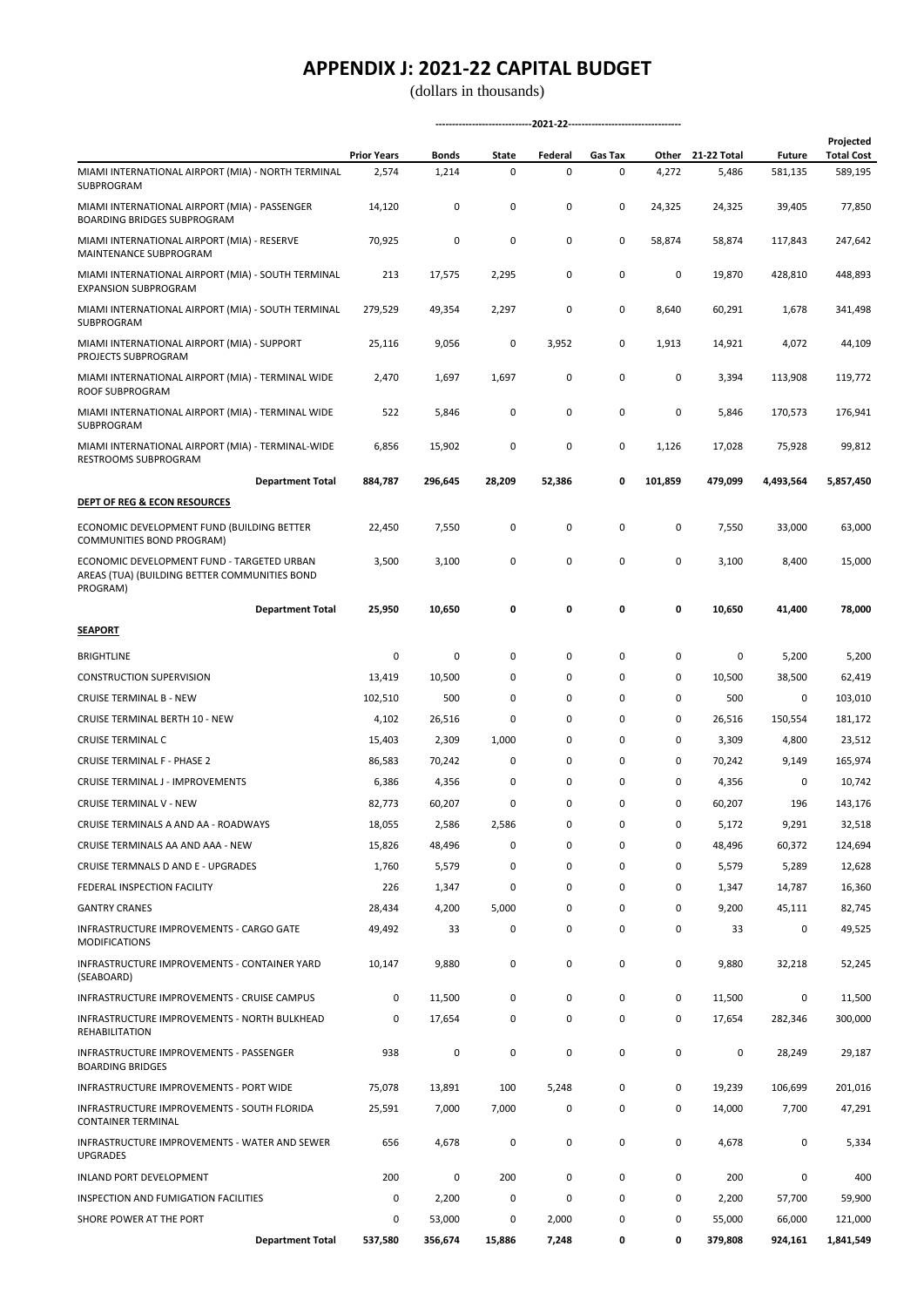|                                                                                                              | <b>Prior Years</b> | Bonds       | State    | Federal | Gas Tax | Other     | 21-22 Total | <b>Future</b> | Projected<br><b>Total Cost</b> |
|--------------------------------------------------------------------------------------------------------------|--------------------|-------------|----------|---------|---------|-----------|-------------|---------------|--------------------------------|
| <b>Strategic Area Total</b><br><b>General Government</b>                                                     | 1,448,317          | 663,969     | 44,095   | 59,634  | 0       | 101,859   | 869,557     | 5,459,125     | 7,776,999                      |
|                                                                                                              |                    |             |          |         |         |           |             |               |                                |
| <b>COMMUNICATIONS &amp; CUSTOMER EXPERIENCE</b>                                                              |                    |             |          |         |         |           |             |               |                                |
| AUDIO VIDEO CAMERAS AND ACCESSORIES                                                                          | 0                  | 0           | 0        | 0       | 0       | 200       | 200         | 0             | 200                            |
| AV EQUIPMENT AND INFRASTRUCTURE UPGRADE                                                                      | 0                  | 500         | 0        | 0       | 0       | 0         | 500         | 1,500         | 2,000                          |
| CHAMBERS SPEAKERS AND LIGHTING SYSTEM                                                                        | 0                  | 200         | 0        | 0       | 0       | 0         | 200         | 0             | 200                            |
| CUSTOMER RELATIONSHIP MANAGEMENT<br><b>MODERNIZATION</b>                                                     | 0                  | 1,250       | 0        | 0       | 0       | 0         | 1,250       | 1,250         | 2,500                          |
| <b>Department Total</b>                                                                                      | 0                  | 1,950       | 0        | 0       | 0       | 200       | 2,150       | 2,750         | 4,900                          |
| <b>ELECTIONS</b>                                                                                             |                    |             |          |         |         |           |             |               |                                |
| BALLOT CHAIN OF CUSTODY TRACKING SYSTEM                                                                      | 150                | 0           | 0        | 0       | 0       | 150       | 150         | 0             | 300                            |
| <b>CYBERSECURITY SOFTWARE</b>                                                                                | 0                  | $\mathbf 0$ | 0        | 0       | 0       | 100       | 100         | 0             | 100                            |
| <b>DS200 BALLOT DIGITAL SCANNERS</b>                                                                         | 0                  | 2,920       | 0        | 0       | 0       | 0         | 2,920       | 5,830         | 8,750                          |
| INFRASTRUCTURE IMPROVEMENTS - ELECTIONS<br><b>HEADQUARTERS SECURITY</b>                                      | 0                  | 500         | 0        | 0       | 0       | 0         | 500         | 0             | 500                            |
| INFRASTRUCTURE IMPROVEMENTS - WAREHOUSE<br>MEZZANINE BUILD OUT                                               | 130                | 2,012       | 0        | 0       | 0       | 0         | 2,012       | 2,330         | 4,472                          |
| VOTE BY MAIL BALLOT INSERTER                                                                                 | 0                  | 991         | 0        | 0       | 0       | 0         | 991         | 0             | 991                            |
| <b>Department Total</b>                                                                                      | 280                | 6,423       | 0        | 0       | 0       | 250       | 6,673       | 8,160         | 15,113                         |
| <b>FINANCE</b>                                                                                               |                    |             |          |         |         |           |             |               |                                |
| CREDIT AND COLLECTION SYSTEM REPLACEMENT                                                                     | 400                | 0           | 0        | 0       | 0       | 400       | 400         | 0             | 800                            |
| INFRASTRUCTURE IMPROVEMENTS - RECONFIGURE 25TH<br>AND 26TH FLOORS                                            | 400                | 0           | 0        | 0       | 0       | 2,200     | 2,200       | 0             | 2,600                          |
| <b>Department Total</b>                                                                                      | 800                | 0           | 0        | 0       | 0       | 2,600     | 2,600       | 0             | 3,400                          |
| <b>INFORMATION TECHNOLOGY DEPT</b>                                                                           |                    |             |          |         |         |           |             |               |                                |
| CITRIX INFRASTRUCTURE - VIRTUAL DESKTOP AND THIN                                                             | 1,130              | 0           | 0        | 0       | 0       | 365       | 365         | 1,315         | 2,810                          |
| <b>CLIENTS</b>                                                                                               |                    |             |          |         |         |           |             |               |                                |
| CLOUD INFRASTRUCTURE                                                                                         | 14,231             | 0           | 0        | 0       | 0       | 3,626     | 3,626       | 9,230         | 27,087                         |
| CYBERSECURITY STRATEGIC EVOLUTION PLAN                                                                       | 2,637              | 2,444       | 0        | 0       | 0       | 0         | 2,444       | 10,685        | 15,766                         |
| EDGE NETWORK PROJECT                                                                                         | 11,534             | 0           | 0        | 0       | 0       | 4,255     | 4,255       | 13,281        | 29,070                         |
| FULL ENTERPRISE RESOURCE PLANNING IMPLEMENTATION                                                             | 101,913            | 24,869      | 0        | 0       | 0       | 4,750     | 29,619      | 0             | 131,532                        |
| VOICE OVER INTERNET PROTOCOL (VOIP) PROJECT                                                                  | 3,631              | 0           | $\Omega$ | 0       | 0       | 1,293     | 1,293       | 3,244         | 8,168                          |
| <b>Department Total</b>                                                                                      | 135,076            | 27,313      | 0        | 0       | 0       | 14,289    | 41,602      | 37,755        | 214,433                        |
| <b>INTERNAL SERVICES</b>                                                                                     |                    |             |          |         |         |           |             |               |                                |
| INFRASTRUCTURE IMPROVEMENTS - AMERICANS WITH<br>DISABILITIES ACT BARRIER REMOVAL PROJECTS                    | 4,690              | 1,844       | 0        | 0       | 0       | 0         | 1,844       | 900           | 7,434                          |
| INFRASTRUCTURE IMPROVEMENTS - FLEET FACILITIES                                                               | 0                  | 0           | 0        | 0       | 0       | 1,154     | 1,154       | 83,148        | 84,302                         |
| INFRASTRUCTURE IMPROVEMENTS - GOVERNMENT<br>FACILITIES SYSTEMWIDE (BUILDING BETTER COMMUNITIES               | 8,983              | 1,308       | 0        | 0       | 0       | 0         | 1,308       | 0             | 10,291                         |
| <b>BOND PROGRAM)</b><br>INFRASTRUCTURE IMPROVEMENTS - ISD FACILITIES<br>SYSTEMWIDE                           | 18,091             | 7,333       | 0        | 0       | 0       | 17,753    | 25,086      | 15,328        | 58,505                         |
| INTEGRATED COMMAND AND COMMUNICATIONS CENTER                                                                 | 394                | 0           | 0        | 0       | 0       | 40,545    | 40,545      | 126,491       | 167,430                        |
| MULTI-PURPOSE FACILITY AT MIAMI ARTS STUDIO 6-12 AT<br>ZELDA GLAZER                                          | 703                | 9,297       | 0        | 0       | 0       | 0         | 9,297       | 0             | 10,000                         |
| NORTH DADE GOVERNMENT CENTER - NEW                                                                           | 354                | 6,346       | 0        | 0       | 0       | $\pmb{0}$ | 6,346       | 800           | 7,500                          |
| PRINT SHOP - EQUIPMENT UPGRADES                                                                              | 0                  | 0           | 0        | 0       | 0       | 243       | 243         | 0             | 243                            |
| <b>Department Total</b>                                                                                      | 33,216             | 26,128      | 0        | 0       | 0       | 59,695    | 85,823      | 226,667       | 345,706                        |
| <b>NON-DEPARTMENTAL</b>                                                                                      |                    |             |          |         |         |           |             |               |                                |
|                                                                                                              |                    |             |          |         |         |           |             |               |                                |
| ACQUIRE OR CONSTRUCT MULTI-PURPOSE FACILITIES IN<br>DISTRICT 6 (BUILDING BETTER COMMUNITIES BOND<br>PROGRAM) | 13,000             | 2,000       | 0        | 0       | 0       | 0         | 2,000       | 0             | 15,000                         |
| ACQUIRE OR CONSTRUCT MULTI-PURPOSE FACILITIES IN<br>DISTRICT 9 (BUILDING BETTER COMMUNITIES BOND<br>PROGRAM) | 150                | 850         | 0        | 0       | 0       | 0         | 850         | 0             | 1,000                          |